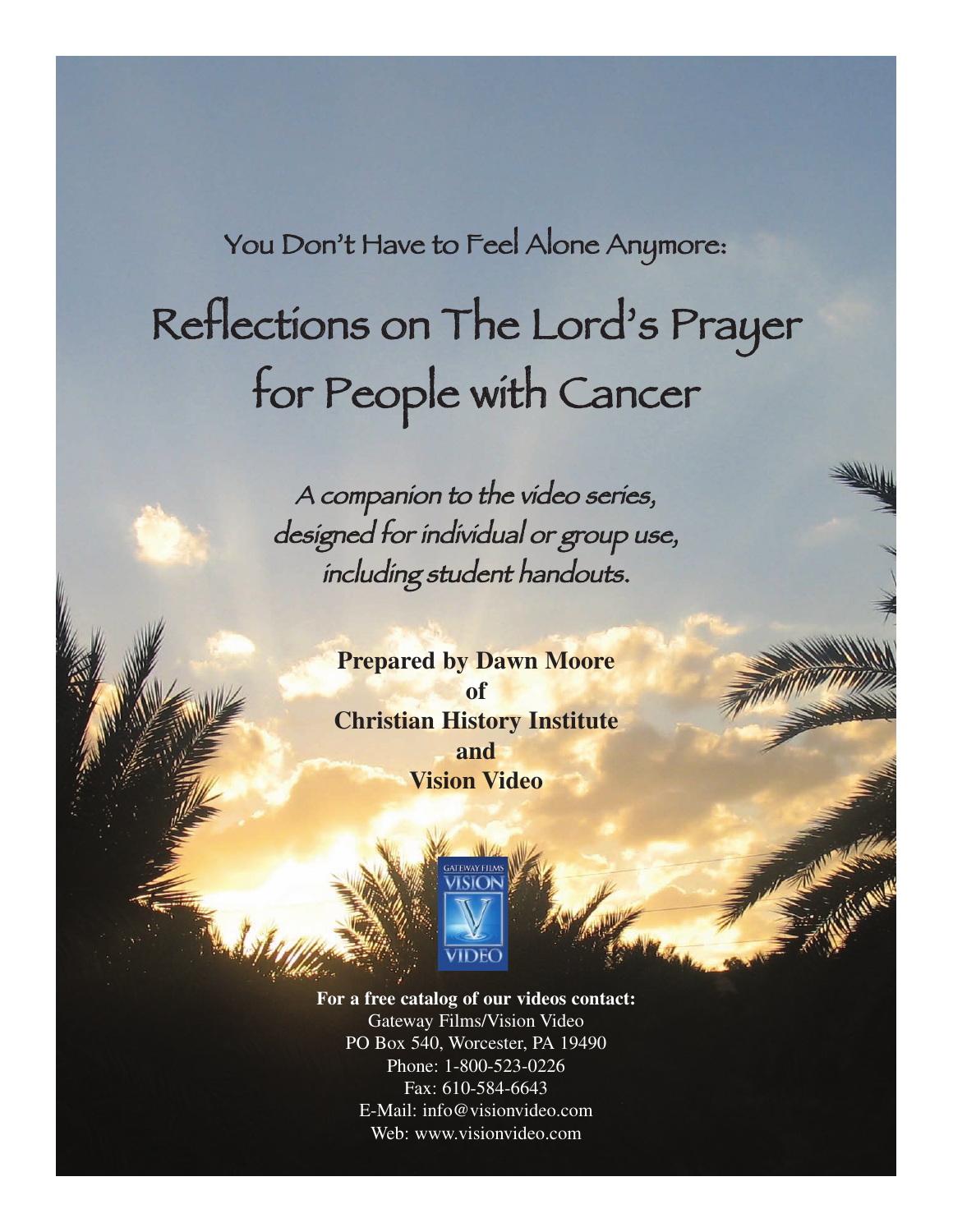### You Don't Have to Feel Alone Anymore: Reflections on The Lord's Prayer for People with Cancer COMPANION GUIDE

#### **Table of Contents**

| The Lord's Prayer $\dots \dots \dots \dots \dots \dots \dots \dots \dots \dots \dots \dots \dots \dots$ |
|---------------------------------------------------------------------------------------------------------|
|                                                                                                         |
|                                                                                                         |
|                                                                                                         |
|                                                                                                         |
|                                                                                                         |
|                                                                                                         |
|                                                                                                         |
|                                                                                                         |
|                                                                                                         |
|                                                                                                         |
|                                                                                                         |
|                                                                                                         |
|                                                                                                         |
|                                                                                                         |
|                                                                                                         |
|                                                                                                         |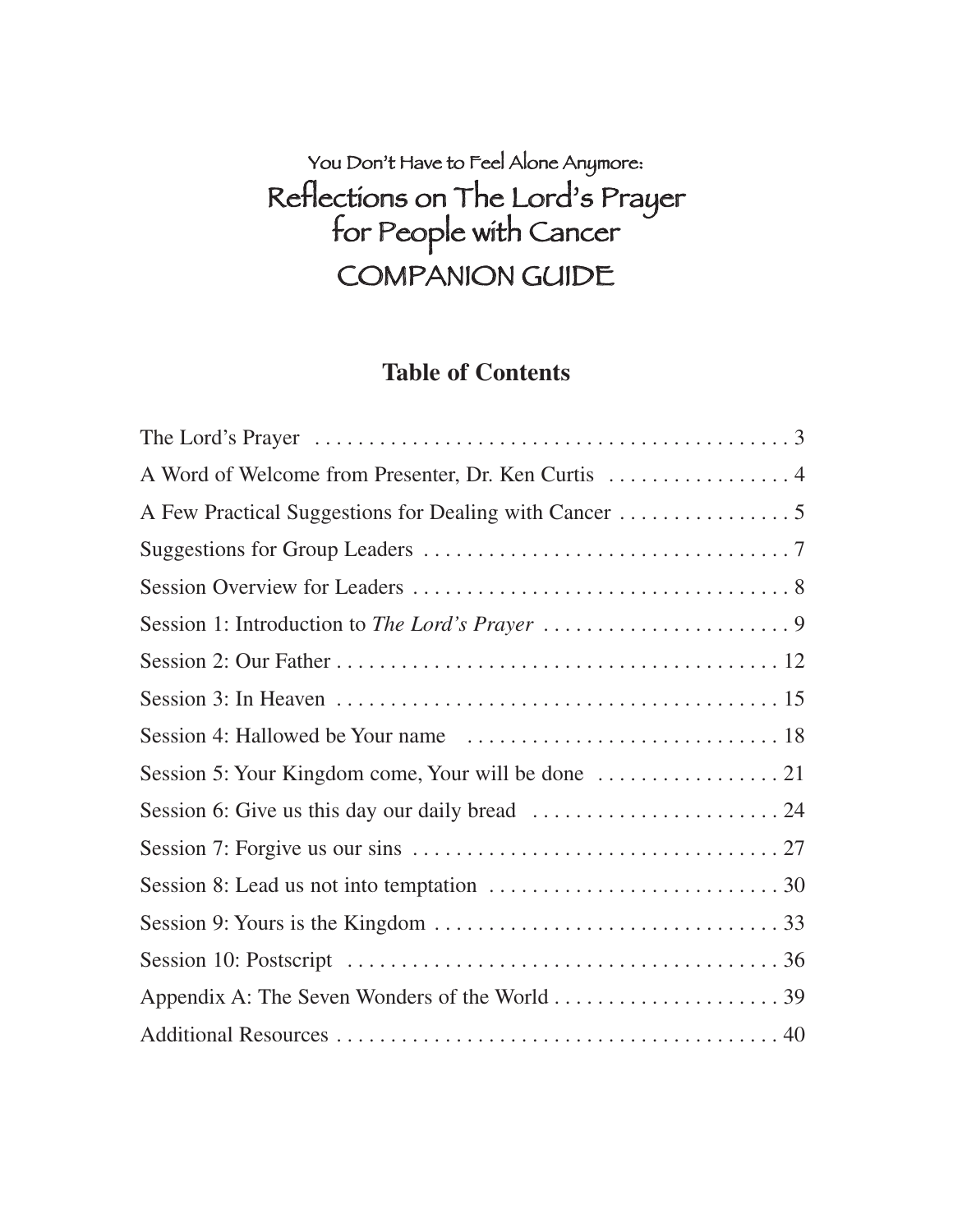# The Lord's Prayer

Our Father in Heaven, hallowed be Your Name. Your Kingdom come, Your will be done, on earth as it is in Heaven. Give us this day our daily bread. Forgive us our sins, as we forgive those who sin against us. Lead us not into temptation, but deliver us from evil. For Yours is the Kingdom, and the power, and the glory, for ever, Amen.

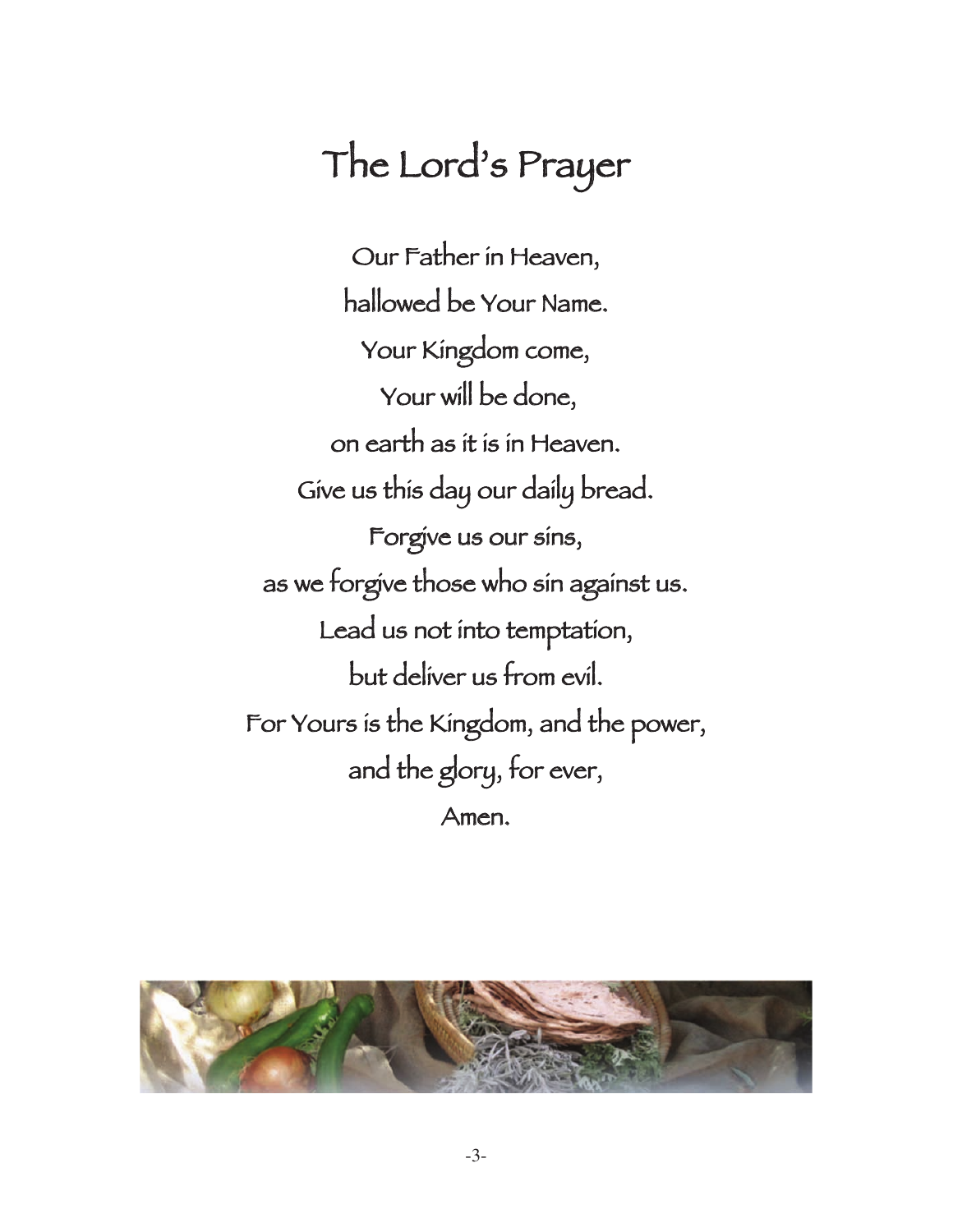### A Word of Welcome from DVD Presenter, Ken Curtis

*Reflections on The Lord's Prayer* is a follow up to my previous series *Reflections on Psalm 23*. Both have been prepared especially for those dealing with cancer and other serious illnesses, along with those who walk lovingly beside friends and family members facing health crises. As I've faced my own health struggles in recent years, time and again I've found just what I needed in the pages of Scripture. It is my prayer that these reflections will bring hope, peace, joy and healing to those whose life journey has taken an unexpected turn.

Facing a serious illness, such as cancer, provokes many kinds of responses. For some people, the most immediate need is relief from physical discomfort and pain. For others, the shock of finding they are ill brings long-buried emotional issues to the forefront. For still others, ongoing responsibilities weigh heavily as they contemplate who will help fill their role if they cannot continue to function as they are accustomed. Financial matters are an unavoidable center of anxiety for many. Others find themselves caught up in a spiritual crisis, wondering if their faith will sustain them. Some, who have not paid much attention to matters of faith, wonder if they can still seek and find the Lord they had so little time for in the past.

It is also true that it is more than individuals who get cancer. Whole families do! The entire intimate circle of loved ones is caught up in coping with the disease. Consequently, this video resource is often viewed by family and friends, along with the person with cancer.

The Lord's Prayer is universal in its appeal. It addresses issues of the heart and mind in a way that offers comfort to all. It is my hope that the thoughts and questions in this companion guide will also have universal appeal. It is designed for both group discussion and personal reflection. Choose or modify the material as needed. Take your time. Perhaps, do no more than one session per day. In order to really apply each concept, one session per week may make more sense.

Finally, this project is really all about the richness of a beautiful prayer. While you work through this material, take time each day to pray The Lord's Prayer. Let it become part of your consciousness and outlook on life. Allow the words of the prayer to melt into you as a basis for a fruitful prayer life. In all likelihood, you will experience new understandings of your own circumstances, which will make this time of connection highly personal.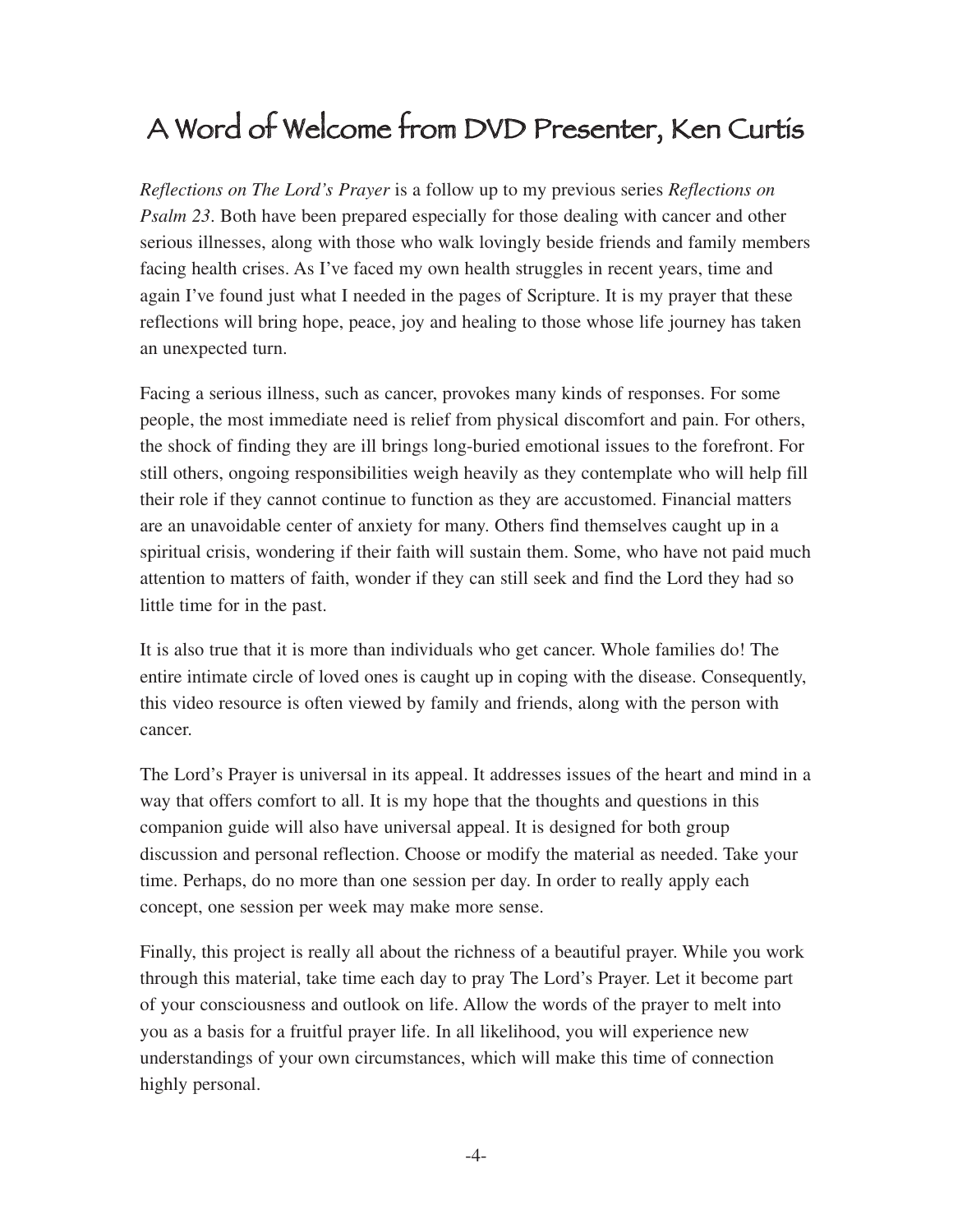### A Few Practical Suggestions For Dealing With Cancer

- **Accept and value the support of others.** There will be family and friends who want to assist you. Their love and support is an important source of strength, even though you may be hesitant or embarrassed to accept at first. One friend called and gave me a much-needed admonition when she heard of my diagnosis. This lady knew I lived a busy life and was immersed in my work. She was blunt. "You are at a place now where you have to make some changes," she said. "You need to pay a lot more attention to yourself and concentrate on getting well." That was so helpful in bringing me to the point of giving myself permission to concentrate on dealing with my disease and allowing others to take on some of my responsibilities at work and home. I have come to view their gifts of time and energy as a tangible expression of love and care, a blessing of incomparable worth.
- **Strengthen your prayer life.** Now is the time to increase the time you spend in prayer. Begin with The Lord's Prayer, found on page 3. This familiar prayer gives you words to use in prayer at any time, even when all other words fail! But as we'll see in the video series, The Lord's Prayer also offers us a wonderful model for prayer. Through it, the Lord shows us the fundamental aspects of communicating with God the Father. When you are ready, reach out to God in your own words. As you share openly in prayer, you will find increased comfort and strength for each new challenge.
- **Music can help.** Music can sooth the soul like nothing else. Select music that speaks to you and brings comfort to your spirit. I find I am especially comforted through music based on Scripture. Included on your DVD is a new musical rendition of The Lord's Prayer that you may find useful. It is appears in full at the beginning of session 1 and the end of session 10. The song is also available on the DVD as a separate added feature. On our DVD *Reflections on Psalm 23* you will find two musical renditions of the Psalm. Explore various styles of music and find what works for you. What brings comfort and peace to your spirit?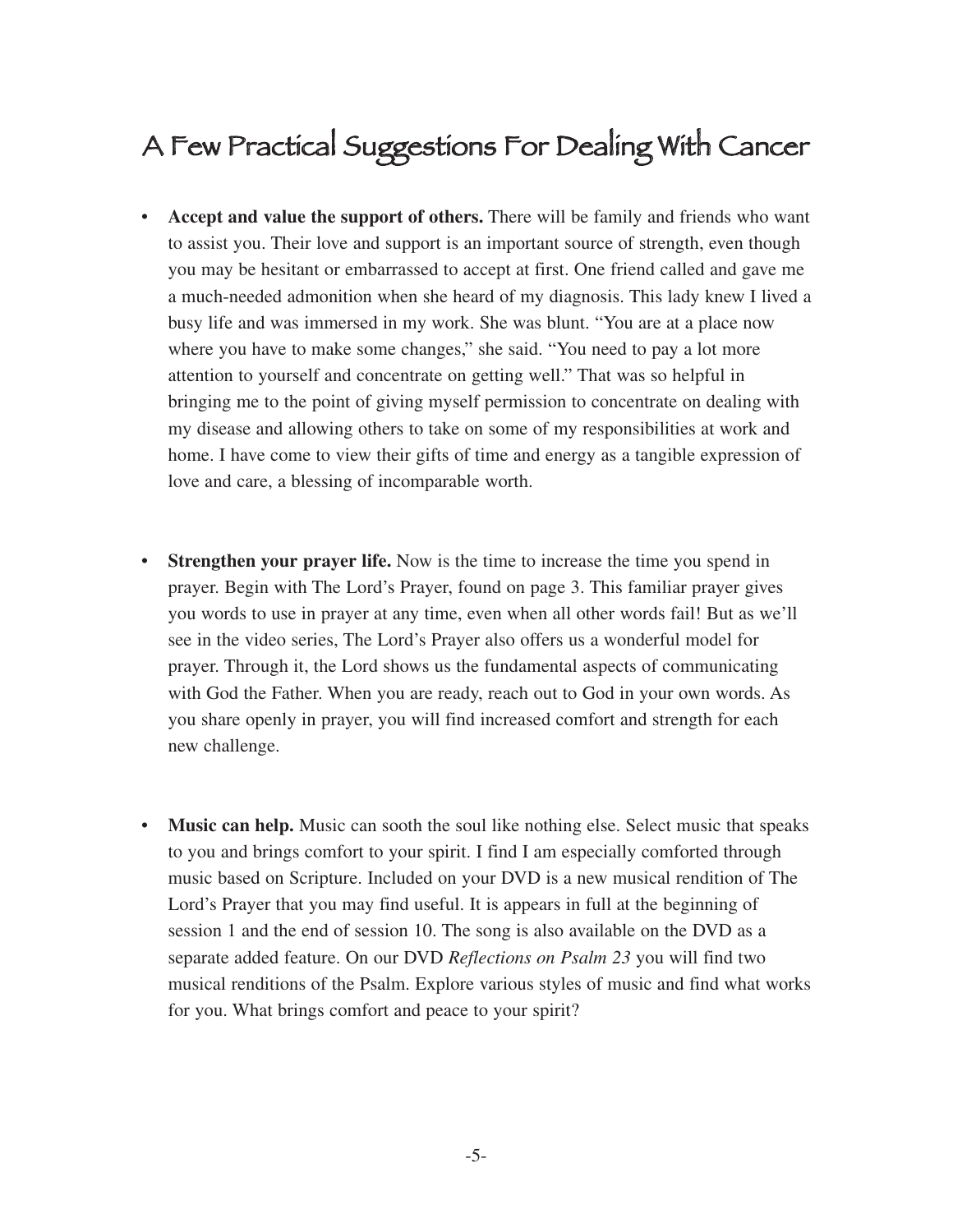A Few Practical Suggestions For Dealing With Cancer (continued)

- **Keep a journal.** When I was first diagnosed with cancer, a close friend offered this advice: Take good notes! I did not understand at the time the wisdom of this counsel. But I have come to highly value the documentation of my journey through the thickets of the cancer world. Having a log of what has happened and how I have reacted to it has proved invaluable. Cancer can be devastating. There is no way to soften the blow. This uninvited intruder defines the rest of your life to a significant degree. Things are going to be different. You are going to change—one way or another. There is no choice about that. But to some degree, you can choose how you will change, how you will respond to the changes that you cannot control and how you will get a grip on the changes over which you do have some discretion. It is so important for you to be able to go back and track your experience. You will find new strength in seeing how you got through the intimidating experiences and survived the frightening moments. This will give you strength for the future. So get a journal or notebook and take good notes.
- **Be good to yourself.** My diagnosis has led me to a desire to take the best possible care of my body. It wasn't easy changing habits that were developed over a lifetime, but the results have been very positive. If you haven't already, begin to learn all you can about proper nutrition and exercise for your particular condition. Then put your knowledge into practice. Your body will thank you with an increased energy level and you'll enjoy the benefits that come with doing all you can to help your immune system.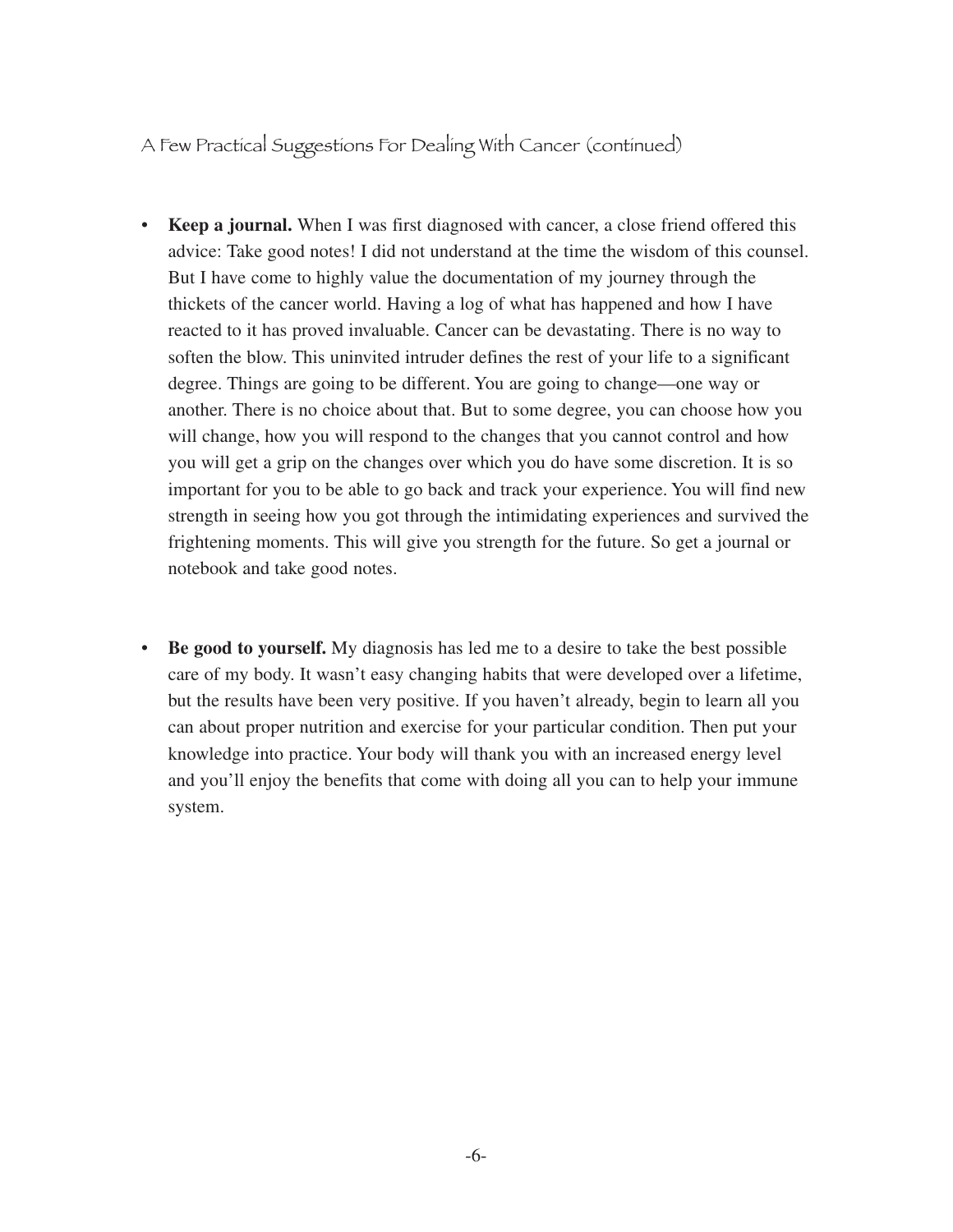# Suggestions for Group Leaders

Make the most of this study guide with these tips!

- **Consider** the goals you have for your group and tailor your lessons around these goals. Will this be a cancer support group, with a focus on learning more about The Lord's Prayer? If so, you may want to spend more time on personal sharing and less on discussion questions. Or is yours more of a Bible study group, that has some exposure to serious illness? Perhaps then you will focus more on discussing The Lord's Prayer and how it can shape our prayer life. Perhaps your group includes some with little personal experience with prayer. If so, the assignments to pray daily may be a challenge, but will hopefully provide rich results. Whatever the case, feel free to pick and choose the parts of this material that will work in your particular setting.
- **Pray** for the group before you begin to meet with them and then continue praying for them as you get to know them better and as you learn together. Show each one that you care by remembering their needs and inquiring specifically. Let them know you are praying for them.
- **Prepare** to lead by viewing the video segments ahead of time, perhaps more than once. Also review the teaching materials, select questions and activities that will fit your group, and gather any necessary items. Our material is fully reproducible as needed for group use.
- **Expect** lively discussion, varying opinions, occasional tears, and moments of discovery. Create an open, accepting environment where all of this is allowed and welcomed.
- **Review** other available resources on your DVD, such as the original production of The Lord's Prayer in song, which is useful for classroom or personal use. Under "Special Features" you will find a segment called "Some Thoughts for Non-Believers," as well as other bonus segments.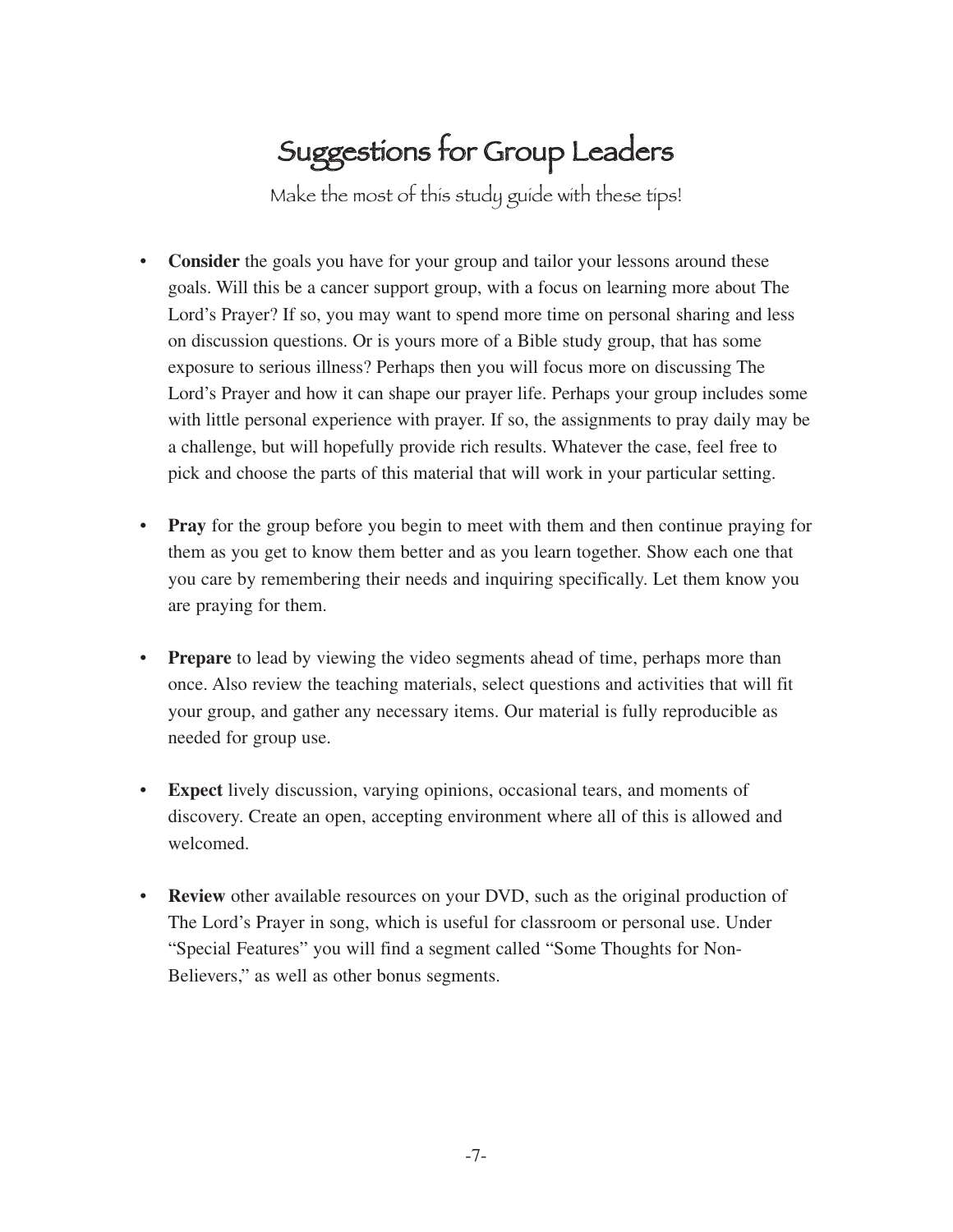### Session Overview for Leaders

Each of the ten sessions consists of two pages of material written for the leader and a handout, designed for group participants. All material is reproducible as needed. Each session includes the following elements, in this order:

- 1. A time to check in and inquire about personal updates. This is a great time to connect personally with group participants, a crucial step if this is a support group. This is also a good time to review previous lessons as needed and to ask about the assignments for prayer.
- 2. An activity, demonstration, or series of questions designed to introduce the topic for the day.
- 3. The handout is distributed and participants are invited to respond to 2 or 3 questions. These are often more introspective, meant to help the participant begin to think more personally, instead of generally. The leader should decide whether to have discussion on these questions or to allow the group to simply ponder or write their answers privately.
- 4. The video clip is viewed (approximately 10 minutes), and the group is encouraged to answer one final question on the handout while viewing.
- 5. Group discussion on the video, using the list of discussion questions as a guide.
- 6. Group closes with prayer. We have included a technique in which the leader will pray The Lord's Prayer out loud, but only up to the line that has been studied, pausing after each phrase for reflection.
- 7. Leader points out the "homework" which is always a prayer assignment designed to strengthen the prayer life of all participants.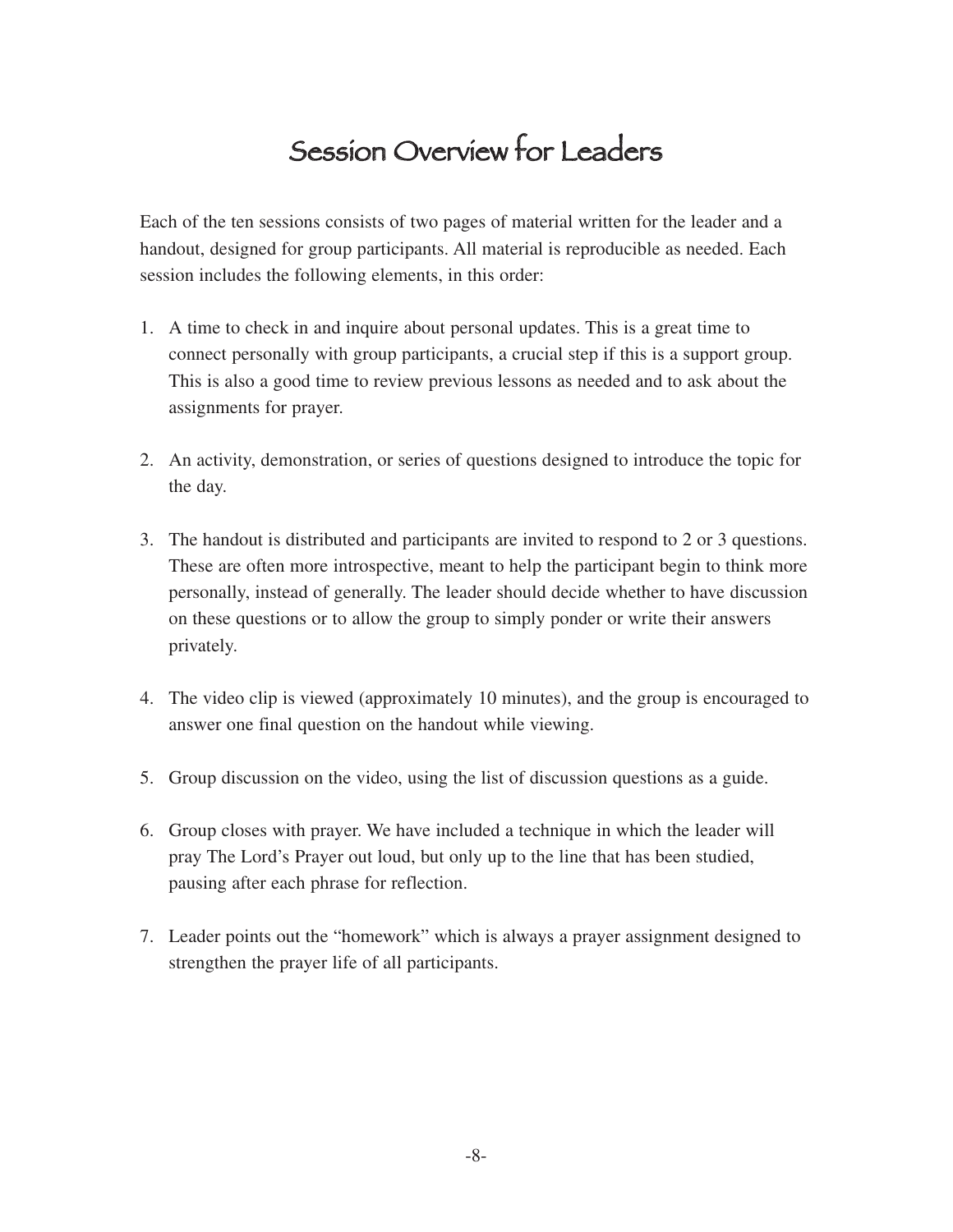### SESSION 1: Introduction to The Lord's Prayer

#### **Main Ideas**

Jesus taught us to pray through The Lord's Prayer. He invites us to speak the prayer word for word and also to use the prayer as a model. The prayer helps us to take our focus off ourselves and look to God and the world.

#### **Opening Time**

- Welcome group participants and introduce yourselves to one another. If this is a support group, take time to share a bit of your medical challenges.
- Ask a volunteer to share about a recent trip they have taken, whether near or far. Where did they go? Did they see or learn anything unusual or life-changing?
- Discuss: *How would you describe the difference between a trip and a journey?* Say: *Over the next ten sessions, we will go together on a journey of discovery. Whether you are new to The Lord's Prayer or have repeated it many times over, you are about to discover riches that can change your whole outlook on your self, your world, and your God.*
- Distribute the Session 1 handout (p. 11) and invite participants to answer questions 1-3. Discuss if desired. Point out question 4 and ask participants to watch for the answers as they view the video clip.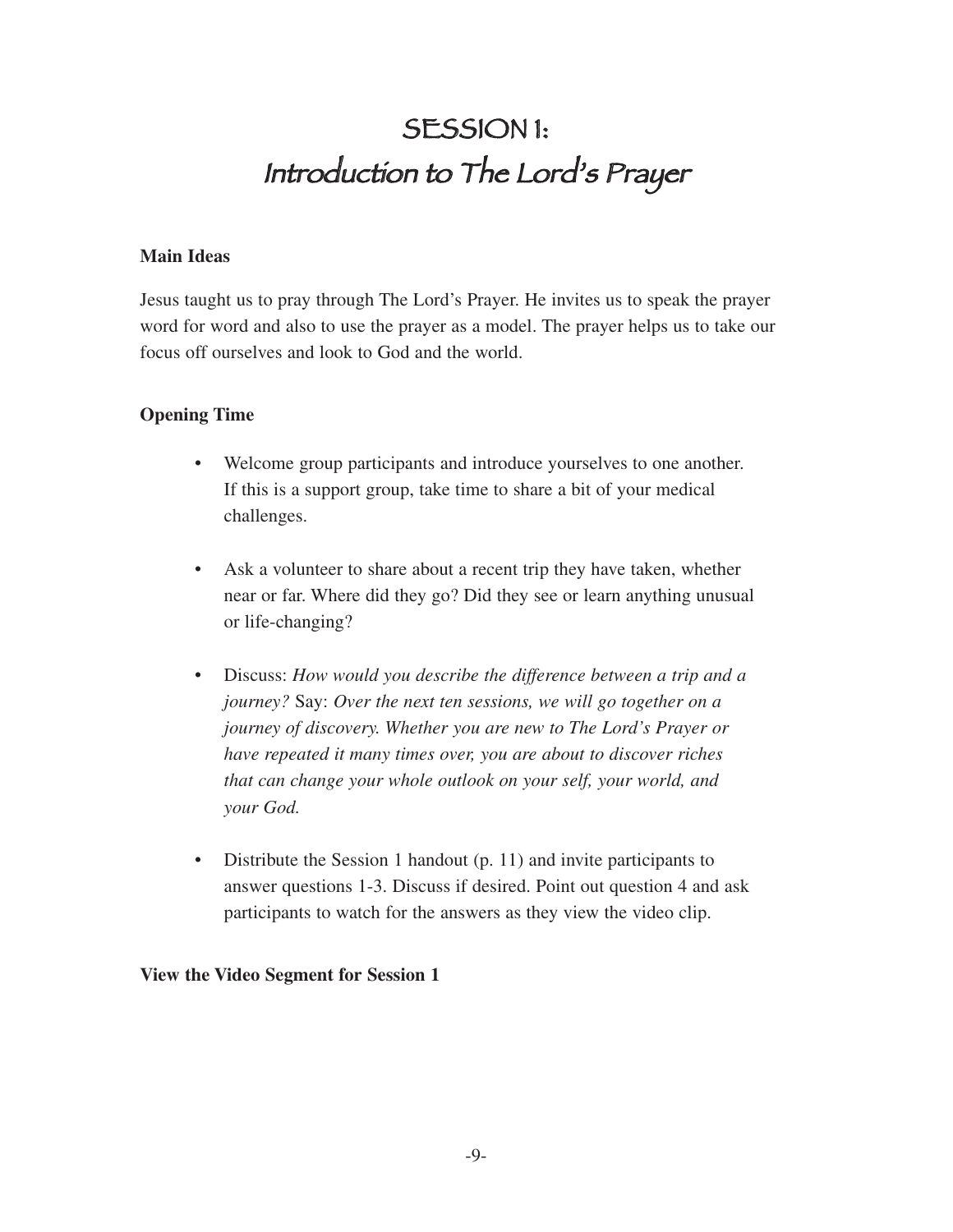- Ken describes this video series as being similar to a story. We are going on a journey and will meet a stranger who is seeking us. What are you hoping to gain from this journey?
- What are the two different ways of using The Lord's Prayer, as described in the video? What is your own experience in using the prayer? Are you more comfortable with group prayer or private prayer?
- Would you describe your prayer life as more structured or conversational in nature? What value do you see in both of these forms?
- How has your health affected your prayer life? How might The Lord's Prayer be a blessing in the midst of a crisis?
- Ken describes how the prayer can help us change our house of mirrors into a house of windows. What is meant by this analogy?

#### **Closing**

Point out the class assignment, found at the bottom of the session handout. Then, invite the class to sit in silence, eyes closed. Play the recording of The Lord's Prayer in song, as found on the DVD, allowing participants to ponder the words. End with your own prayer of blessing on the group as you begin this journey together.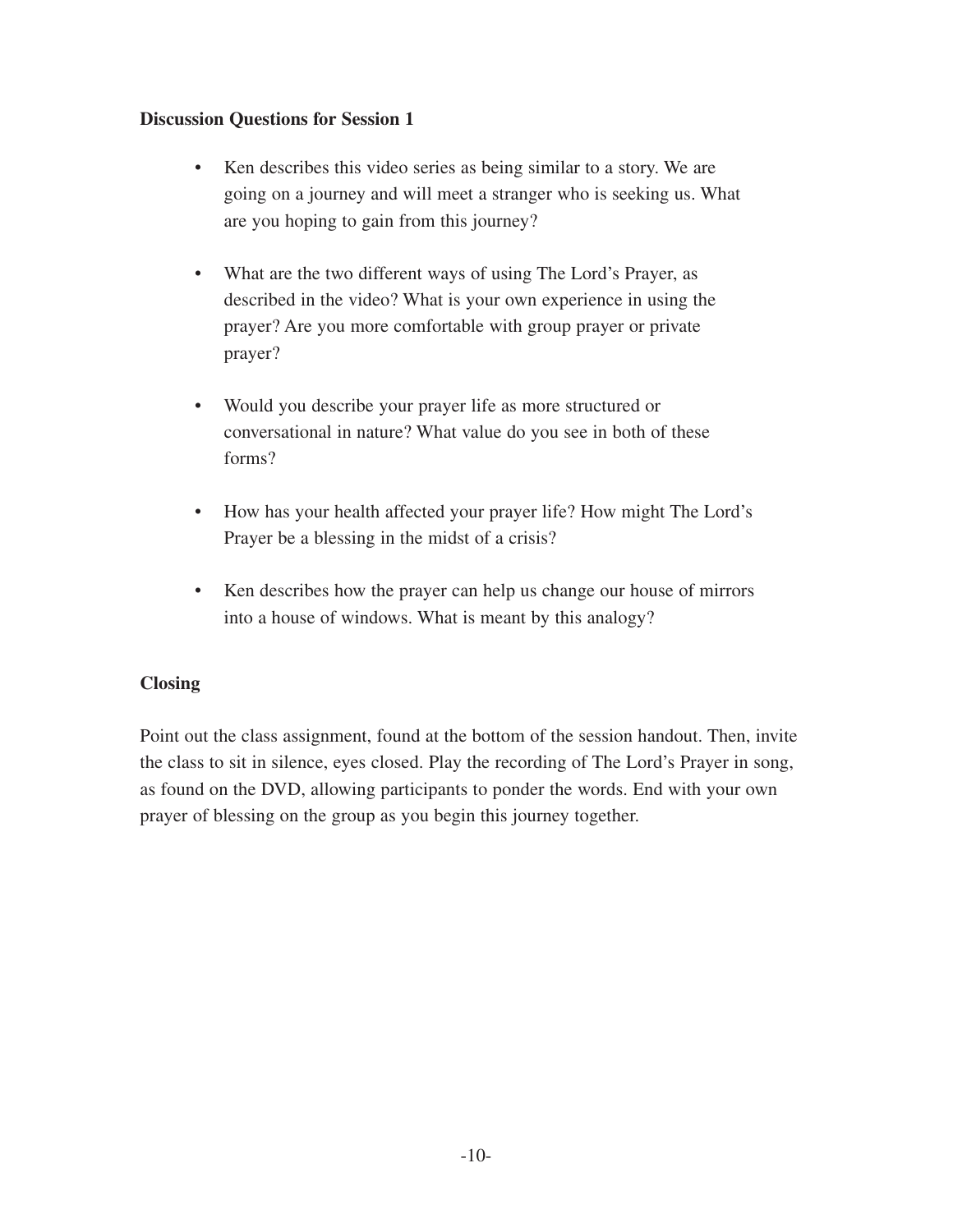### Reflections on The Lord's Prayer Session 1 Handout

- 1. How would you describe the purpose of prayer? In your own words describe your experiences with prayer:
- 2. What are some topics you pray about frequently?
- 3. Do you have any frustrations with prayer? What are they?
- 4. As you watch the video, look for two primary uses of the prayer, as described by Ken. First, as words to \_\_\_\_\_\_\_\_\_\_\_\_\_ as given and second as a \_\_\_\_\_\_\_\_\_\_\_ for prayer.

**To do this week:** Set aside five minutes each day for prayer. Begin each prayer session by speaking The Lord's Prayer. Then bring your heart's concerns to God in your own words. End your time by speaking the prayer once more.

"Lord, teach us to pray." Luke 11:1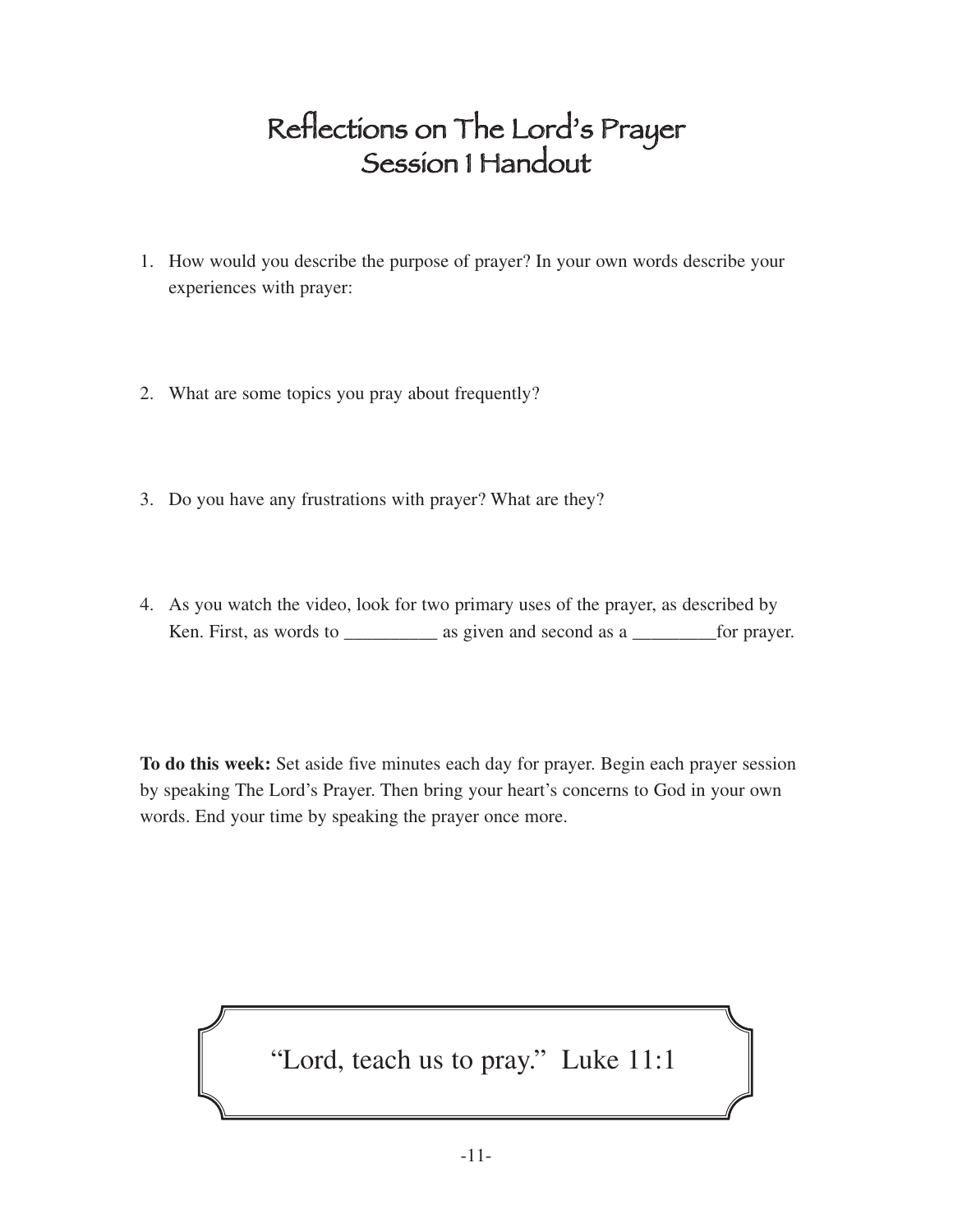### SESSION 2: Our Father

#### **Main Ideas**

We have a Heavenly father, who loves each one of us uniquely as individuals. He invites us to join His family.

#### **Opening Time**

- Welcome the group and ask for updates on individual health journeys if appropriate. Review last week's introduction to The Lord's Prayer. Follow up on the challenge to spend time each day in prayer. This will be a new habit for some. Was it difficult to get started? Discuss as appropriate.
- Say: *Today we move into the first words of The Lord's Prayer, "Our Father." To get us started let's watch a video clip from a popular movie from 2006, "The Pursuit of Happyness," starring Will Smith. The movie is based on a true story about a man who grew up with no father. Now that he is a dad, he wants to be a good one.* Cue the video and play the scene from 3:40 to 5:10 where the father is walking the son to school. Ask: *What positive attributes or qualities do you see in this father?* Record the responses on a white board if possible. As a group, add more qualities thought important in a good dad.
- Distribute the Session 2 handout (p. 14) and invite participants to quietly ponder questions 1 and 2. Discuss if time allows. Invite participants to look for the answers for question 3 as they view the video clip. Answers are: *selves, delights, welcomes.*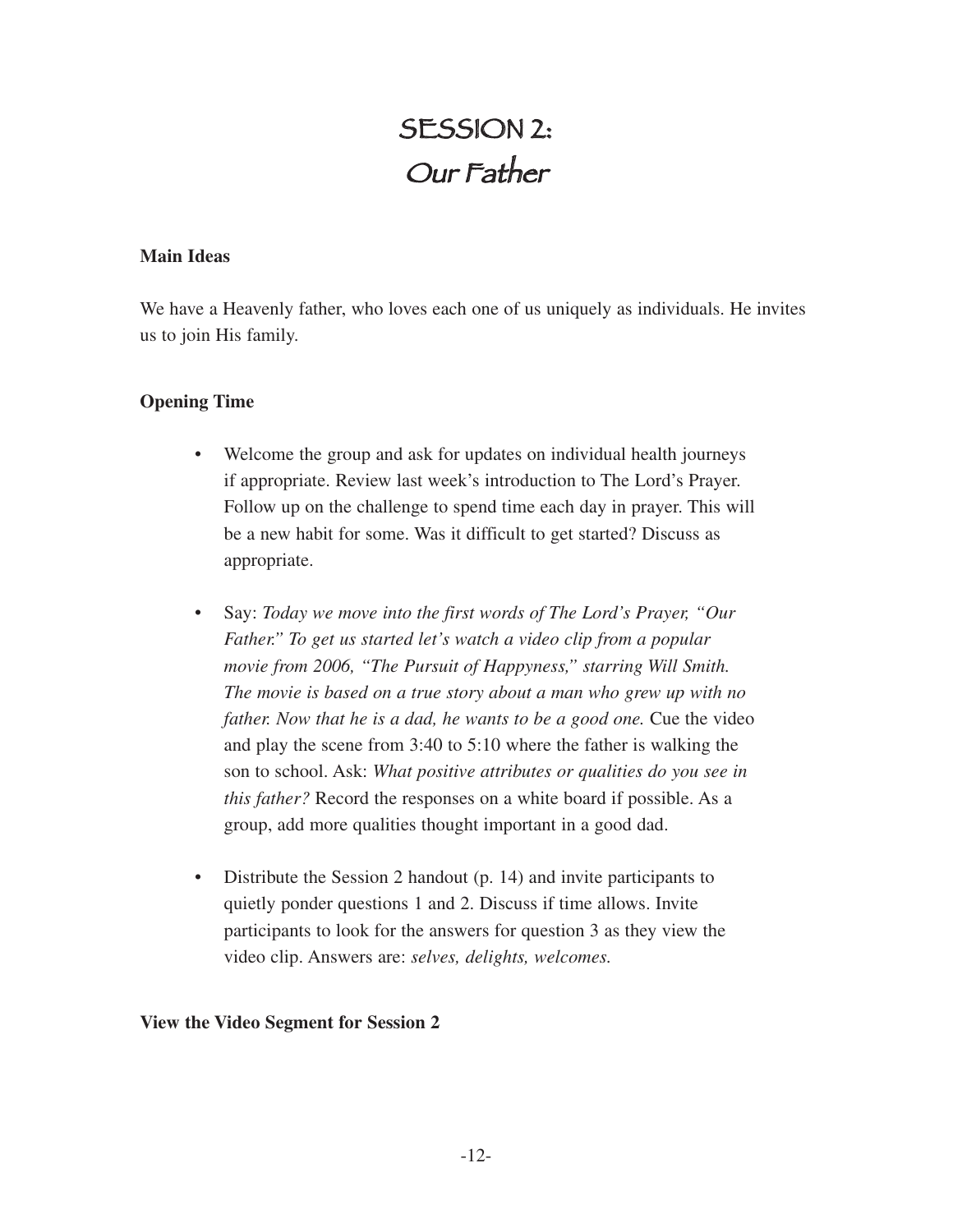- Consider the depth contained in these first two words of The Lord's Prayer. What does the word "Our" convey? How about the word "Father"? If these two words were all Jesus taught about prayer, what would you learn from them?
- Discuss question #3 on the handout. How do our relationships with our earthly fathers impact our relationship with our Heavenly father? How can we grow, regardless of the example of our earthly fathers?
- Some are opposed to the masculine address of God as father and maintain that in our modern age, we should generalize the prayer to "Our parent." Still others view God as a force or energy, rather than as loving father. What difference does it make if one takes a view of God as a loving father, who invites us into relationship with Him?
- Discuss the quote from St. Augustine: "You made us for yourself, O Lord, and our hearts are restless until they find their rest in you." Can you find both a challenge and a promise in this quote?

#### **Group Closing**

Point out the "To do this week" challenge, found on the session handout. Say: *Today we have explored the first two words of The Lord's Prayer. The rest of the prayer will build from the foundation of knowing God as our loving father. Each week from here on, we will close by praying The Lord's Prayer together, but only through the words we have covered. We will have a silent pause after each phrase.* Invite the group to pray silently, while you simply pray "Our Father," followed by a 15-second pause, closing with "amen." This may feel awkward the first week, but as the weeks progress, there will be new phrases and the group will become more comfortable with the practice.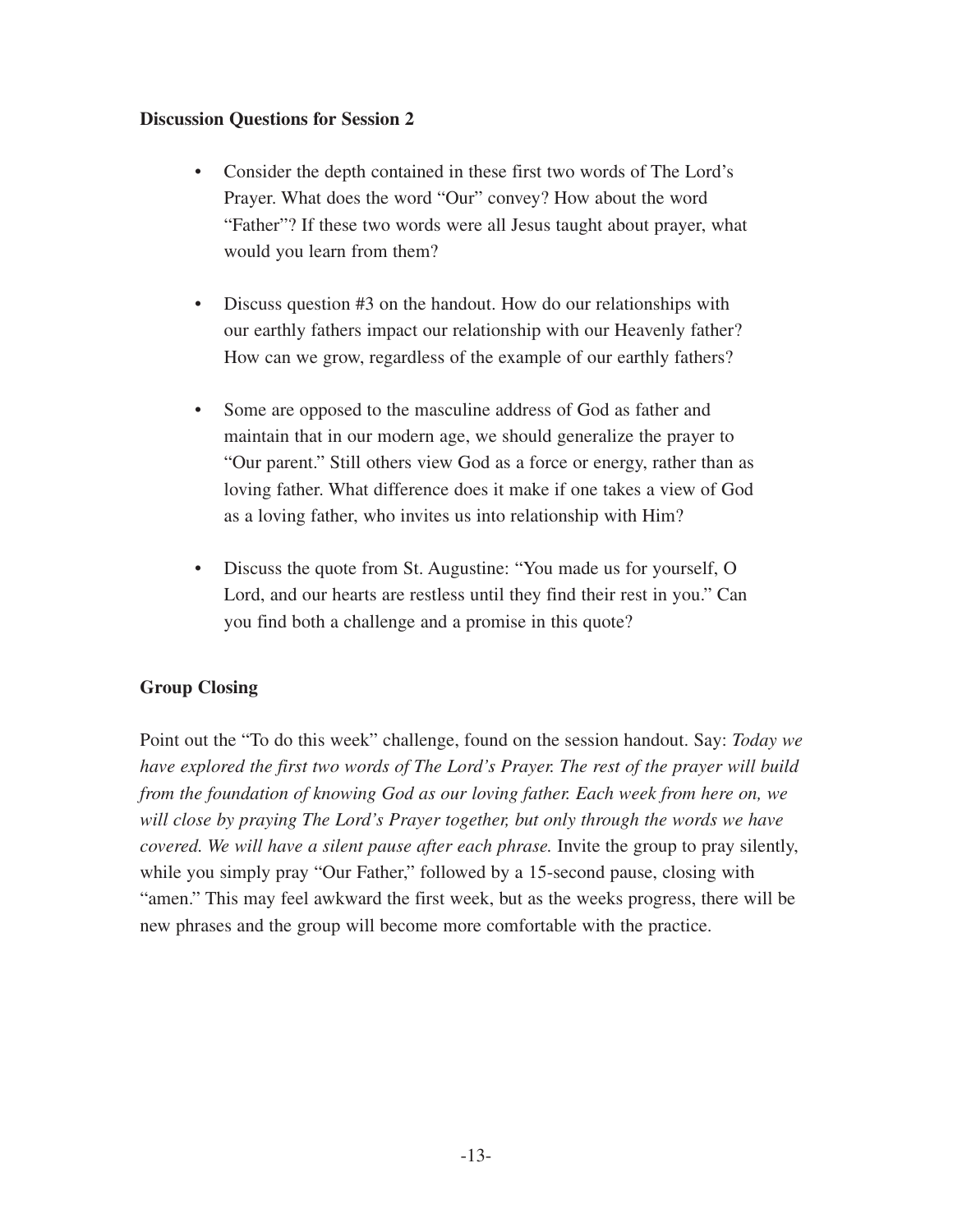### Reflections on The Lord's Prayer Session 2 Handout

- 1. As the class listed qualities important for a good father to have, which ones seemed most crucial to you? Why?
- 2. How would you describe your relationship with your Heavenly Father?
- 3. As you watch the video segment, try to fill in the following quote:

"Regardless of the experience we had with our natural father, we can find in the Heavenly Father:

- The One who frees us to be the true \_\_\_\_\_\_\_\_\_\_\_\_ we were made to be.
- The One who \_\_\_\_\_\_\_\_\_\_\_\_ in us.
- The One who \_\_\_\_\_\_\_\_\_\_\_\_ us home."

**To do this week:** Continue to set aside five or more minutes each day for prayer. Begin each prayer session by speaking The Lord's Prayer. Thank God for the ways He has been a loving Father to you. Be specific. Then bring your heart's concerns and struggles to Him. Remembering that He cares! End your time by speaking The Lord's Prayer once more.

> "Yet to all who received Him, to those who believed in His name, He gave the right to become children of God." John 1:12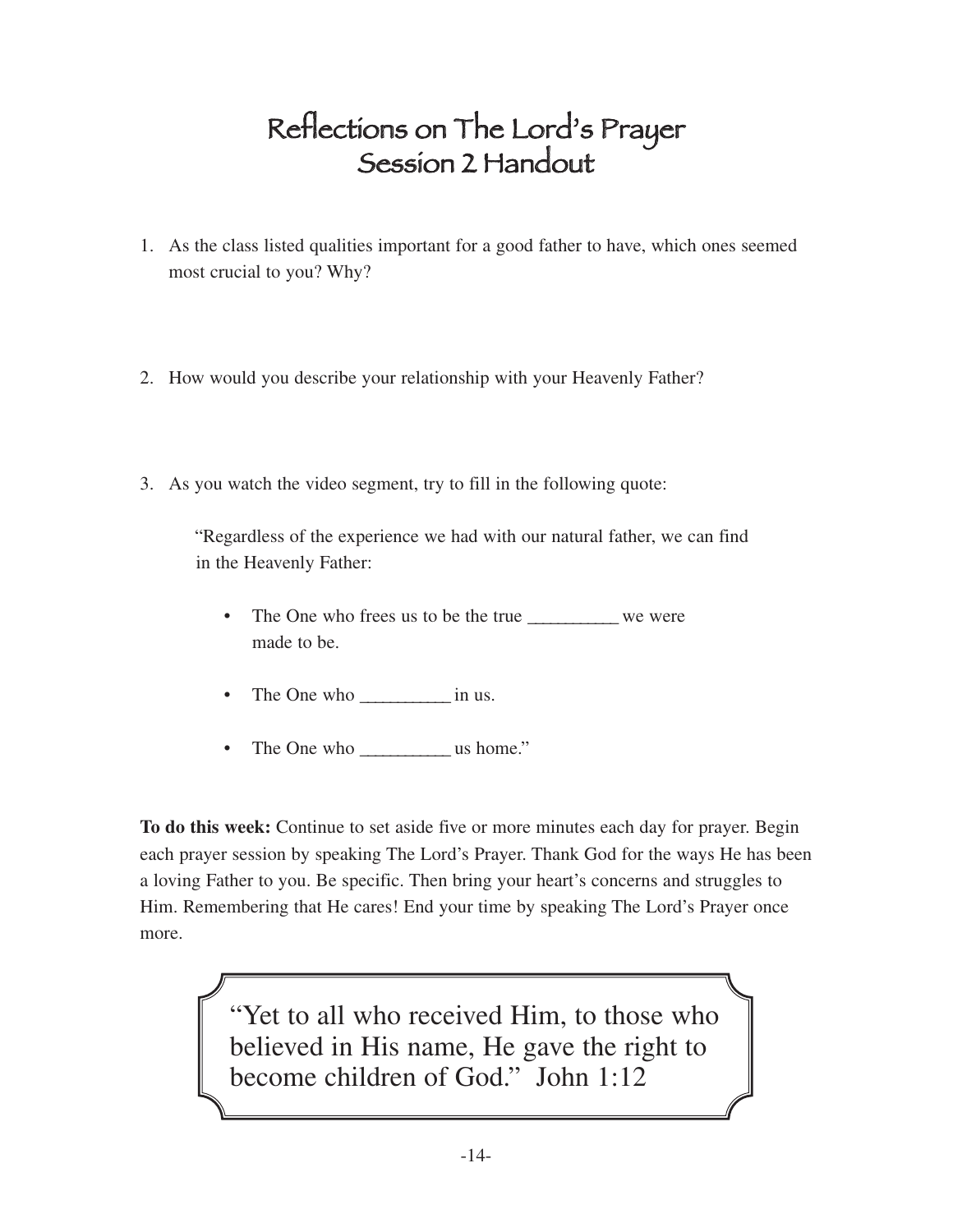### SESSION 3: In Heaven

#### **Main Ideas**

Heaven is a real place or realm. It is being prepared as a home for those who love the Lord.

#### **Opening Time**

- Welcome the group, allowing time for personal updates. Review the concepts covered in session 2 and follow up on the challenge to spend time in prayer each day and to name ways that God has been a loving father.
- "Unseen Realities" exercise. Display a common mechanical or electronic object, such as a clock or a cell phone. If possible, open up the back so the class can see inside. Ask: *Can anyone explain exactly how the inside of this item works? Even though most of us don't understand it, we trust this clock (or phone) will perform its job well. In fact we depend on it every day. Let's think of this as being like an "unseen reality." Now consider the amazing wonders of nature, many times more complex than this man-made device. What complexity of nature amazes you? We may not be able to explain the workings of our world, but nevertheless, we accept that it does work. Another "unseen reality."*
- Ask: *What earthly experiences are commonly referred to as "Heavenly"?* Say: *Heaven is the ultimate "unseen reality." What evidence have you seen for or against the existence of Heaven?* Distribute the Session 3 handout (p. 17) and allow class members to quietly ponder or write responses to questions 1 and 2. Point out question #3 for during the video segment.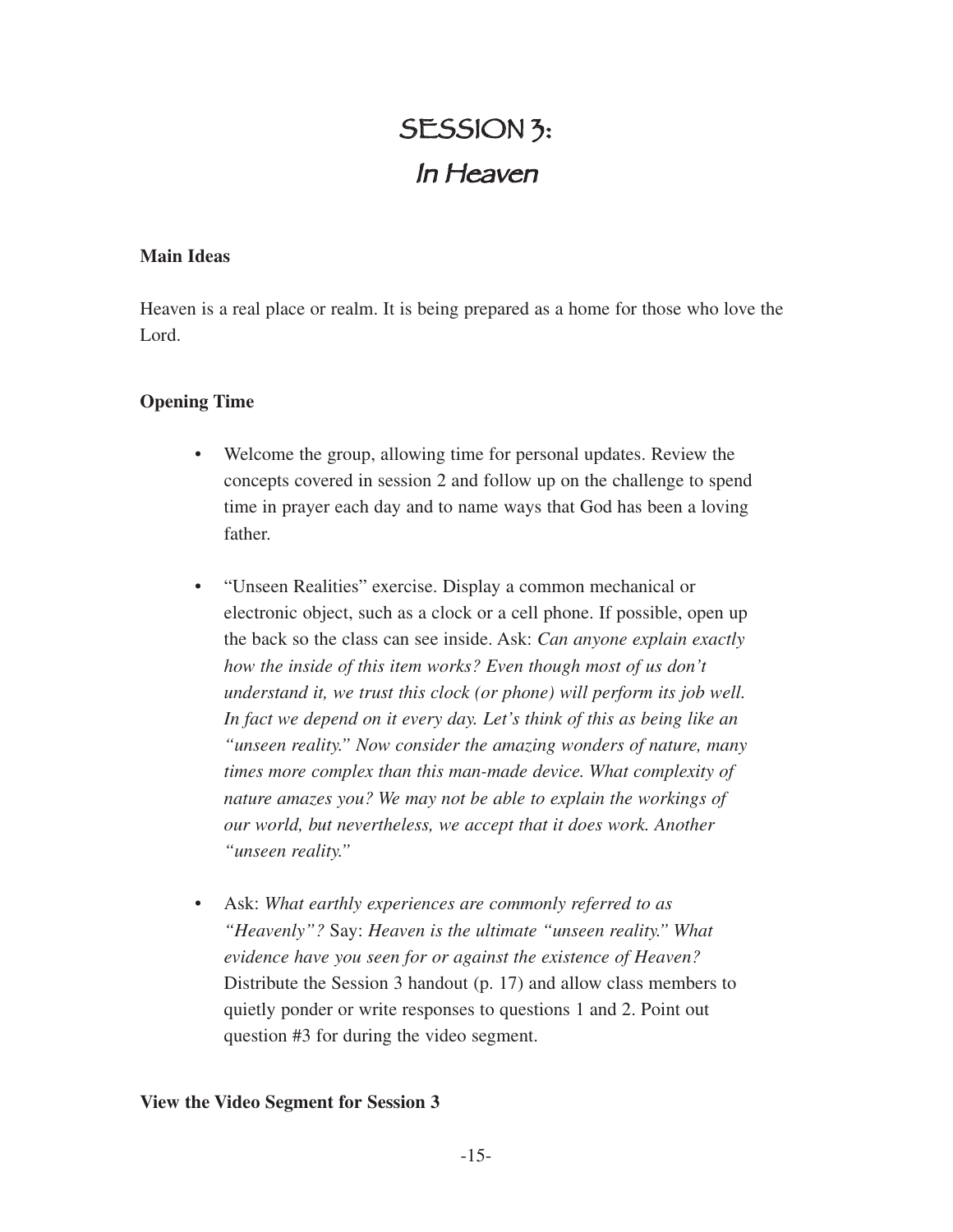- Now that you've seen the video, what comments or questions come to mind about Heaven?
- This first phrase of the prayer holds interesting information about the Creator. First, we are given permission to address God as our father, one who cares for us intimately. But, we are then reminded that God is great, just like the classic children's meal-time prayer states. He is so great that he lives in another realm called Heaven! Does this knowledge of God's greatness make it easier or harder for you to come to Him in prayer?
- Consider God as the creator of all that we see and know. It's phenomenal! Now imagine the amazing place God is preparing for us a place we call "Heaven." If you still hold doubts about the existence of Heaven, the ultimate "unseen reality," what would it take for you to believe?
- Is there any one here who is willing to share an experience with "the dark night of the soul"? Do you agree with Ken that trials, whether physical, emotional, or spiritual, can help us become more in-tune with the eternal? Did your "dark night" experience ultimately strengthen or weaken your faith?

#### **Group Closing**

Point out the *To do this week* challenge at the bottom of the session handout. Encourage the class to continue with daily prayer. Say: *We will again close with The Lord's Prayer, but only up to what we have studied. After each phrase I will pause for silent prayer and reflection*. Invite the group to pray with you and simply pray "Our Father," followed by a ten-second pause. Then pray "in Heaven" followed by a second pause and then "amen."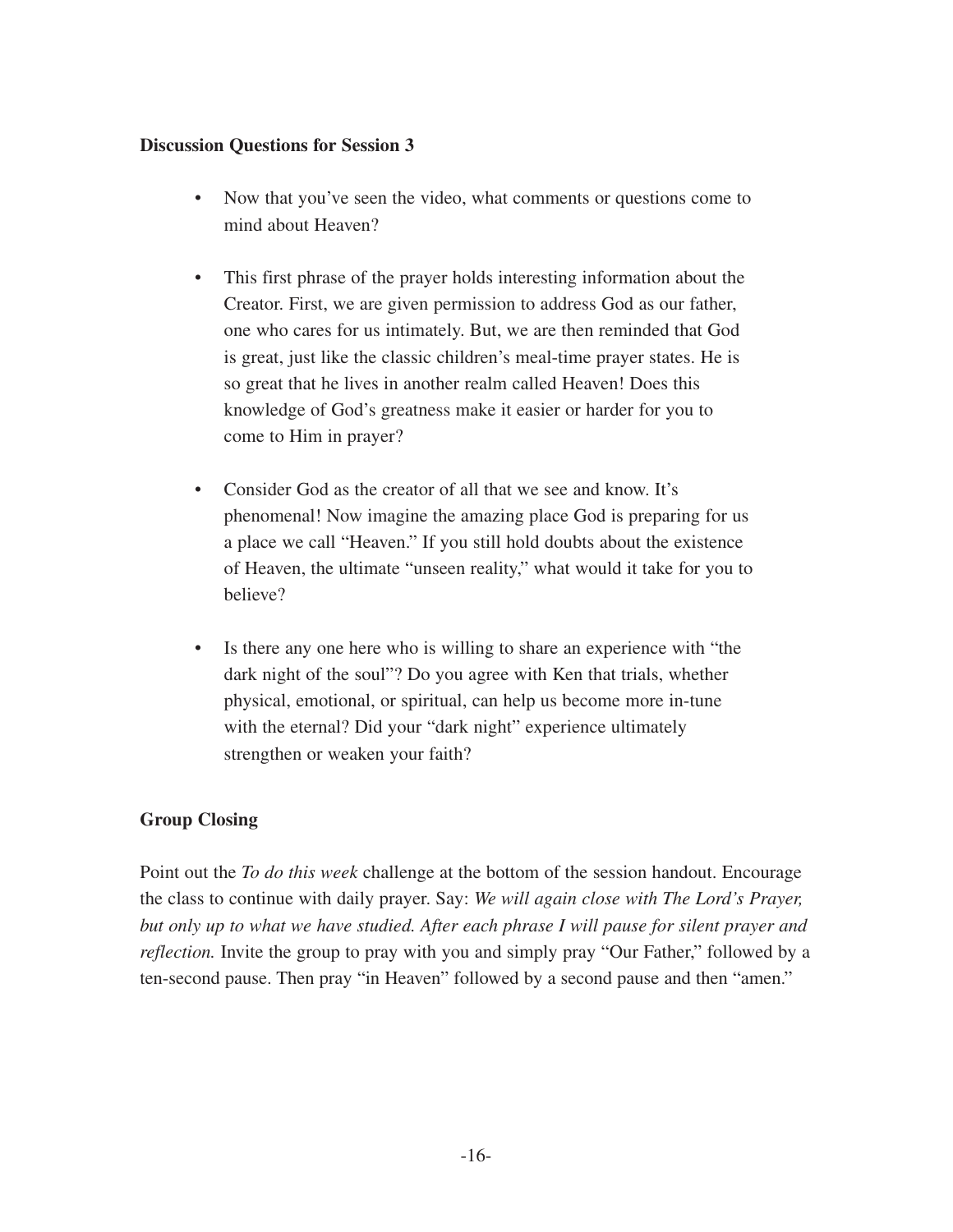### Reflections on The Lord's Prayer Session 3 Handout

- 1. Imagine you are given an opportunity to visit Heaven for a time. What do you suppose it would be like? What would you see? Who is there? What do you hear and how do you feel?
- 2. Think of a time you may have felt far away from God, far away from Heaven. This may be a time when you doubted both the existence of God and of Heaven. Sometimes this experience is referred to as "The dark night of the soul." Has this ever happened to you?
- 3. As you watch the video, write down words and phrases that are descriptive of Heaven.

**To do this week:** Continue to build a habit of daily prayer. Begin each prayer session by praying The Lord's Prayer. Then consider the marvel of God's creation. Thank God for the amazing, inexplicable workings of the universe ("unseen realities"). Keep a written list if possible. Praise God for also preparing Heaven, a place that will far exceed all we could ask or imagine!

> "No eye has seen, no ear has heard, no mind has conceived what God has prepared for those who love him." I Corinthians 2:9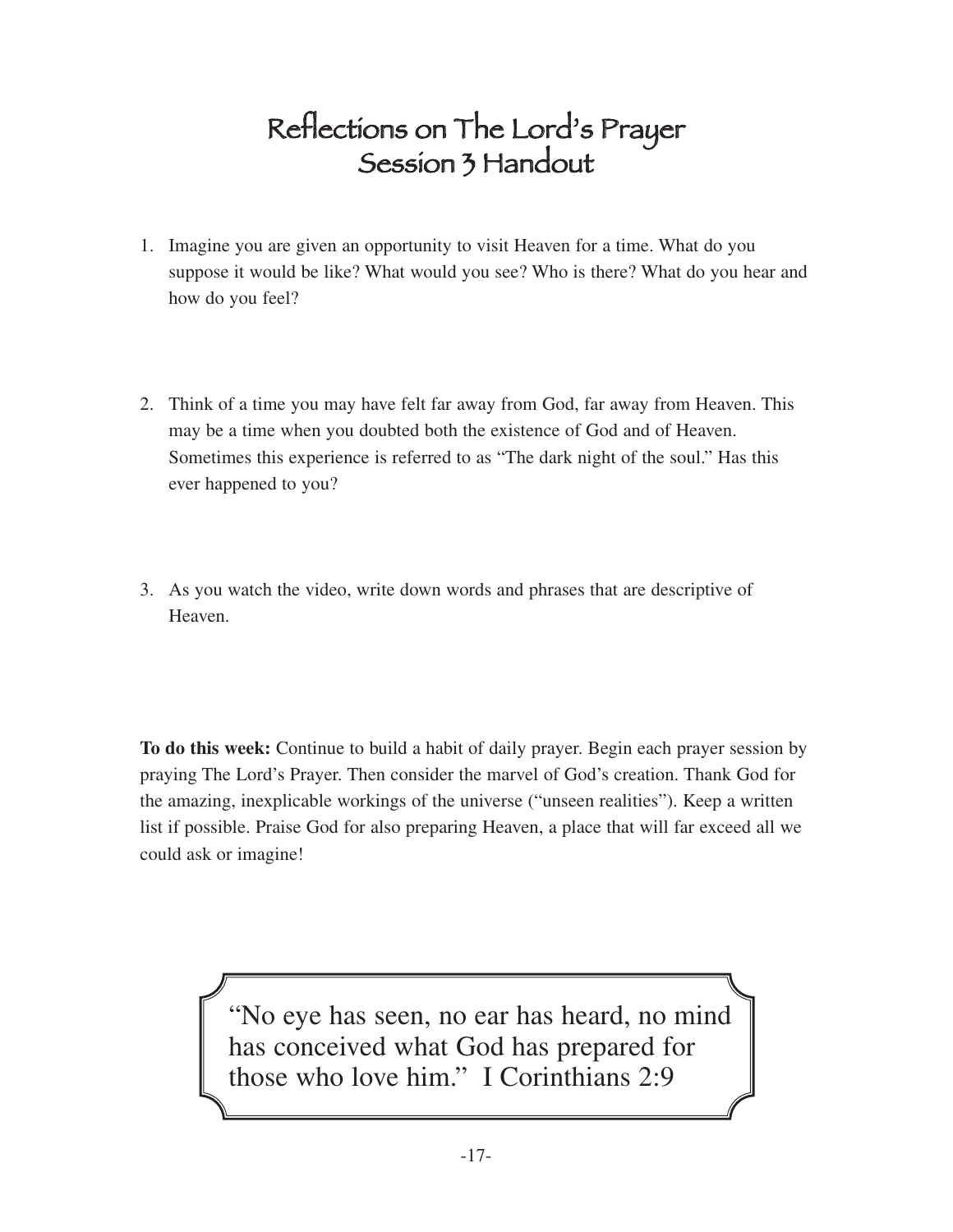### SESSION 4: Hallowed be Your name

#### **Main Ideas**

God's name is sacred and holy. It is to be honored. God calls us to the holy work of pressing on through our sufferings. Through Him we can overcome and become more of who we really are and all that we are called to be.

#### **Opening Time**

- Welcome the group, allowing time for personal updates. Review the concepts covered in previous sessions and follow up on the assignment to pray daily and to ponder the amazing workings of God through creation.
- Hold a short discussion on the meaning of names, inviting a few people to share. *How was your name chosen and does it have special meaning? How did you choose the names of your children?*
- Say: *In our culture we place importance on finding just the right name. But, in Bible times a person's name often held even more significance. For instance, imagine having the name Jabez, meaning "painful," because his mother found his birth to be painful!* Ask: *If you could choose a more meaningful name for yourself, what would you choose?*
- Introduce the Session 4 handout (p. 20) and lead the group through questions  $1 - 3$ , reading the Bible passage aloud together. Treat question 3 with care, being sensitive to different answers.
- Ask group members to watch for answers to question 4 in the handout as they view the video.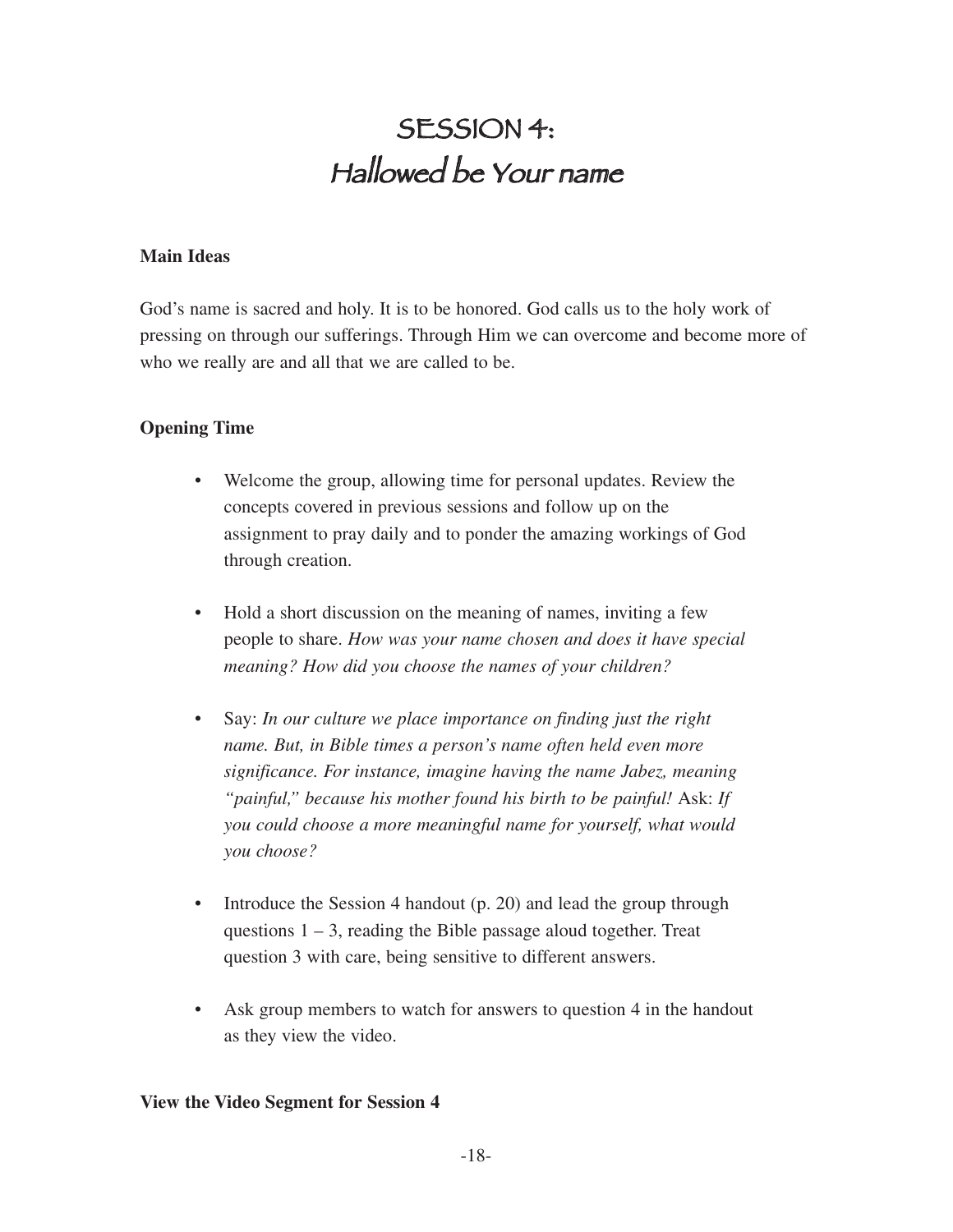- What is significant about the location of Peter's confession of Jesus as "The Christ," meaning "Messiah"?
- As you watched the video, what things did you record as holy? (God's name, our sufferings, our work, etc.)
- Ask: Where in our culture do you find the name of God being blasphemed? Is it just through swearing and cursing or is God's name dishonored in other ways as well? What impact or result do you see from this?
- If you are ready to give the title "Christ" to Jesus, how can you honor His name and keep it holy?
- Read some of Paul's thoughts on suffering in 2 Corinthians 1:3-5. In what ways might our suffering be considered holy or sacred?
- If you were to offer up your pain as a sort of gift or sacrifice to God, how would you do it? What would it mean?
- Distribute a white stone to each class participant. Point out that each one is unique, reflecting the uniqueness of each individual. Consider that God delights in each of us as individuals! We are precious to Him! Imagine one day receiving a white stone from God the Father. What name would you like to see written on that stone?

#### **Group Closing**

Point out the *To do this week* challenge at the bottom of the session handout. Encourage the class to continue with daily prayer. Say: *We will again close with The Lord's Prayer, but only up to what we have studied. After I say each phrase, I will pause for silent prayer and reflection.* Invite the group to pray with you. Pray each phrase aloud, pausing after each one and ending with "Hallowed be Your name."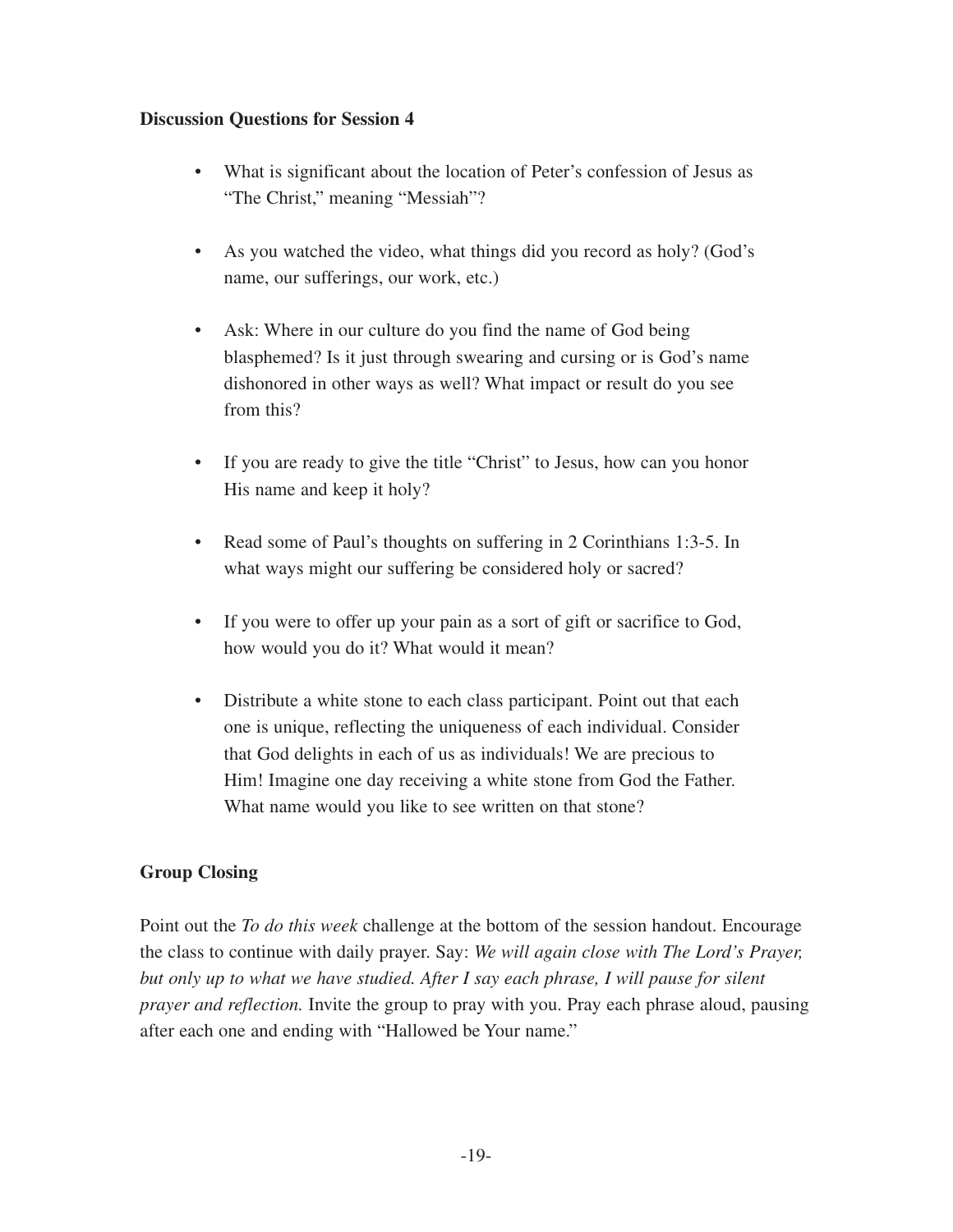### Reflections on The Lord's Prayer Session 4 Handout

- 1. Look up Matthew 16:13-16 in the Bible. Here Jesus asks how people view Him. Of course they know His name is Jesus, but who do they think He is? What do the disciples tell Him about the thoughts of the masses?
- 2. Following this, Jesus gets personal. He wants the disciples to share their views. He asks, "Who do you say I am?" What title does Peter give to Jesus?
- 3. Imagine Jesus is with us today for our meeting. Suppose Jesus turns to you and asks, "Who do YOU say I am?" What is your answer?
- 4. As you watch the video, look for various things that can be viewed as holy or sacred. List them here:

**To do this week:** Continue the discipline of daily prayer. Begin each prayer session by praying The Lord's Prayer. This week consider the name of God. He is holy! Begin a list of God's characteristics, one for each letter of the alphabet, such as: "almighty, benevolent, caring, …" As you ponder His goodness, offer Him your praise and give Him the glory.

> "For this reason I kneel before the Father, from whom His whole family in Heaven and on earth derives its name." Ephesians 3:14-15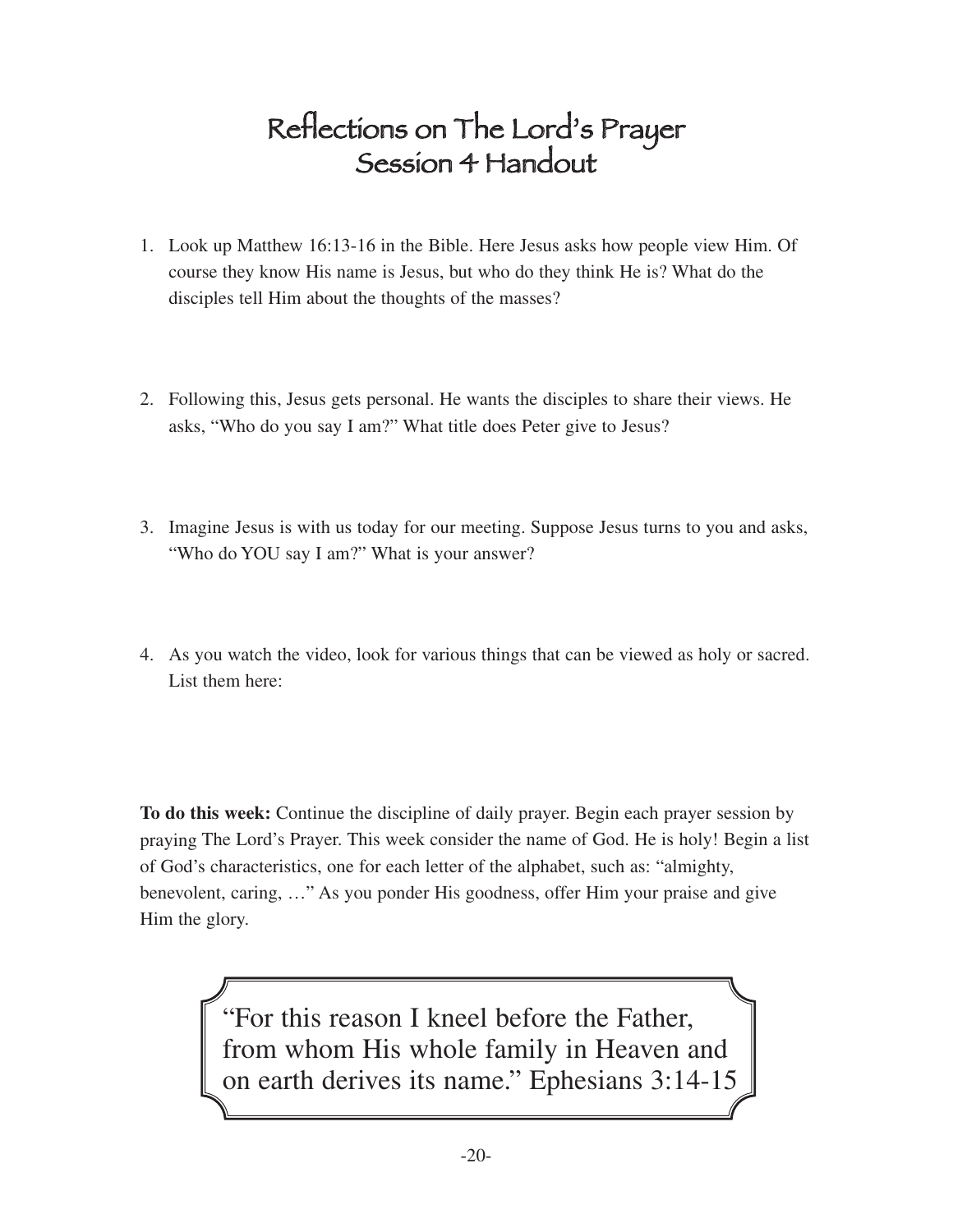### SESSION 5: Your Kingdom come, Your will be done on earth as it is in Heaven.

#### **Main Ideas**

The Kingdom of God is advancing on this earth. Jesus invites us to help build the Kingdom through prayer and action.

#### **Opening Time**

- Welcome the group, allowing time for personal updates. Review the concepts covered in previous sessions, specifically focusing on last week's assignment to intentionally offer praise for the character of God.
- Using a white board, have the group brainstorm some of the "seven" wonders of the world." See Appendix A, page 39, for examples. What wonders would you add to the list if you could?
- Ask: *What do these "wonders" have in common? What would it be like to play a part in building a structure of this magnitude? What is the biggest project you've ever been involved with? Describe your role. Were you focused on a small part of the task or were you working on the larger, overall project?*
- Distribute the Session 5 handout (p. 23) and have the class respond to questions 1 and 2. This can be either an individual or a group activity. Say: *Today we come to the first petition of the prayer. We have recognized God as Father, established that He is in Heaven and given Him His rightful praise. Today we will ask for His Kingdom to come. As you watch, look for words or phrases that tell us about the Kingdom of God and record them under question #3 in the handout.*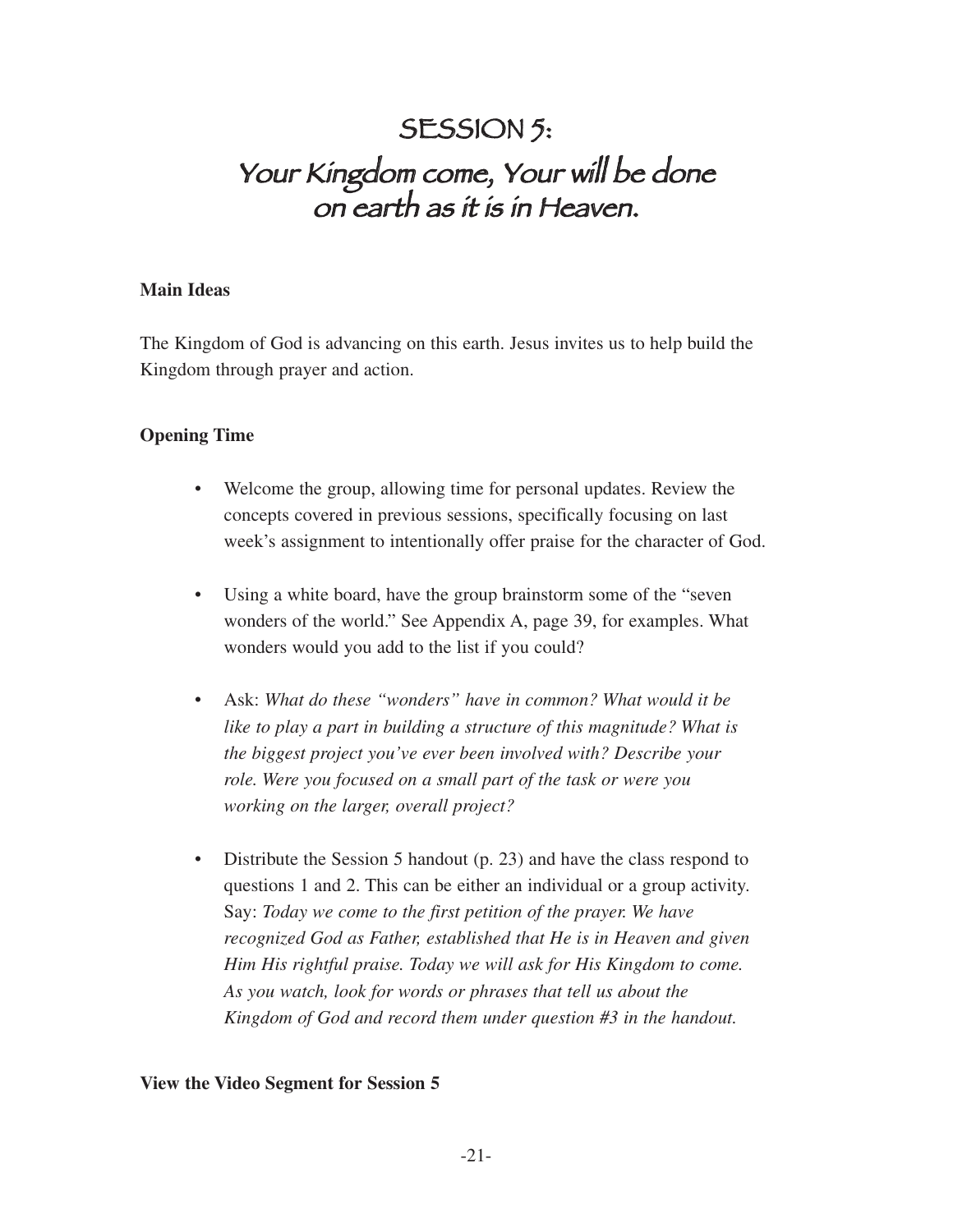- How does this particular phrase in the prayer seem to turn our world's values upside down?
- In what ways do you see the Kingdom of God present on earth? In what ways does it seem far away? God asks us to make His Kingdom our highest allegiance. He invites us to help in the biggest project, the greatest wonder in the history of the world – building His Kingdom! How are we doing in making His priorities our own?
- Discuss the C. S. Lewis quote: "There are really only two kinds of people in this world. Those who say to God, 'Thy will be done,' and those to whom God says, 'Thy will be done.'"
- Praying "your will be done" is no small thing, especially where disease is concerned. After all, isn't our healing a part of God's will? We wonder if He hears us and if He really knows what is best. How can our prayer life focus on the "Big Picture" of God's ultimate plans, without neglecting our personal day-to-day concerns?
- Enrichment Idea: Bring in a print or a poster of an impressionist painting. Note that the painting is made of countless small strokes or even dots. When viewed from up close, the picture is unclear. One must back away to a distance to understand it, much like the Big Picture of Kingdom-building work.

#### **Group Closing**

Point out the *To do this week* challenge on the handout. Say: *We will again close with each phrase of The Lord's Prayer, up to what we have studied, followed by a pause.* Pray The Lord's Prayer with reflective pauses, as in other sessions, ending with, "Your Kingdom come, your will be done on earth as it is in Heaven."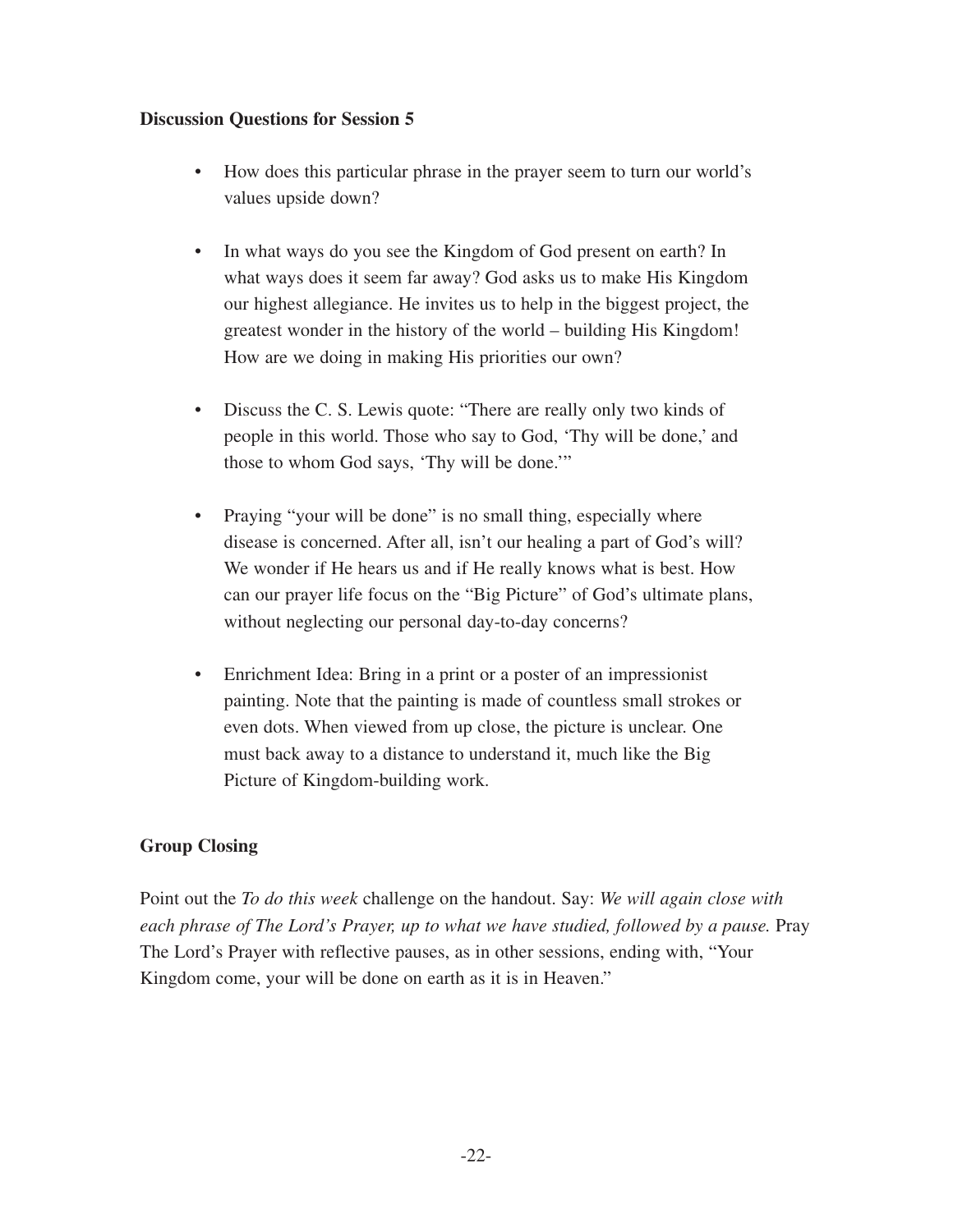### Reflections on The Lord's Prayer Session 5 Handout

- 1. For a few weeks, we've been practicing personal, daily prayer. Think back over what you have prayed about and record a few of those prayer concerns here:
- 2. Now think about the results of those prayers. What specific results or outcomes have you seen through your daily time of prayer?
- 3. As you view the video, look for phrases and words that describe the Kingdom of God. Record your findings here:

**To do this week:** Continue the discipline of daily prayer. Begin each prayer session by praying The Lord's Prayer. Then bring your praises to the Creator. Now ask God to give you eyes for the "Big Picture." Bring your Big Picture concerns to the Lord and ask Him if there is Kingdom-Building work you should be doing. Finish by bringing your personal concerns to the Father. Though he knows the Big Picture, he still cares deeply about our individual concerns.

"We fix our eyes not on what is seen, but on what is unseen. For what is seen is temporary, but what is unseen is eternal." II Corinthians 4:18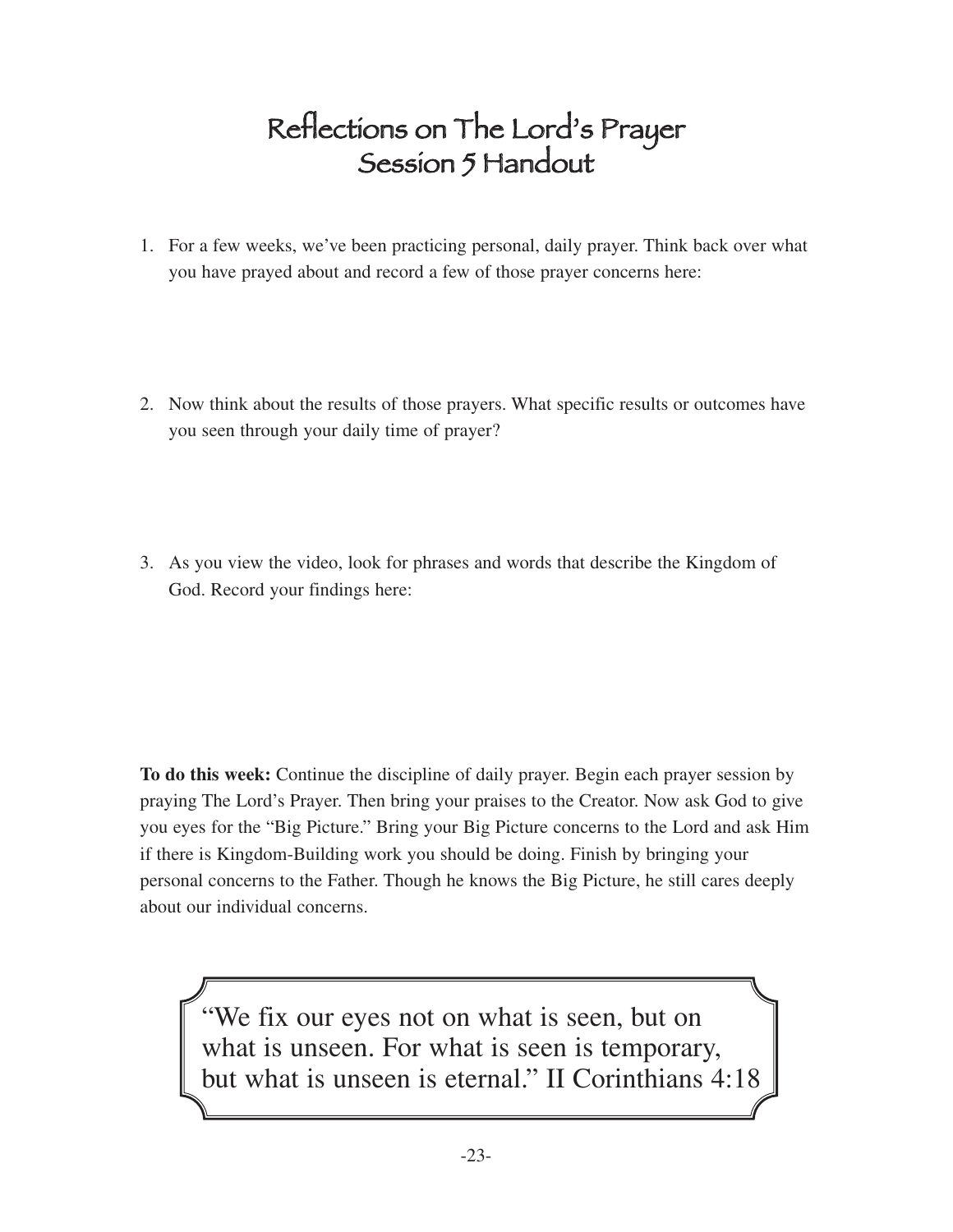## SESSION 6: Give us this day our daily bread

#### **Main Ideas**

God the Father provides for our needs each and every day. We can trust Him to provide.

#### **Opening Time**

- Welcome the group, allowing time for personal updates. Review the concepts covered in previous sessions and follow up specifically on seeing the "Big Picture." Are class participants beginning to see their struggles in a new way? Is anyone hearing a call to specific Kingdombuilding work, such as prayer?
- Display a loaf of bread or even several varieties of bread for this class. Begin by dividing into groups of 3 or 4. Distribute paper and ask each group to think of Bible stories that have bread or food as a key element. Give the groups two minutes to see how many stories they can come up with. Re-convene and tally results. For added excitement, "score" the results Boggle-style by having teams cross out any stories that another team also thought of.
- Say: *With all this talk about food in the Bible, it's pretty clear that God has interest in food! He has provided an abundance of wonderful foods for our enjoyment. Do we recognize His hand in blessing us and are we making the most of our times of nourishment?*
- Distribute the Session 6 handout (p. 26) and invite participants to reflect on special meals in their lives by responding to questions 1 and 2. Invite the class to fill in question #3 as they view the video segment. Answers are: *love, love, love, gratitude, and prayer.*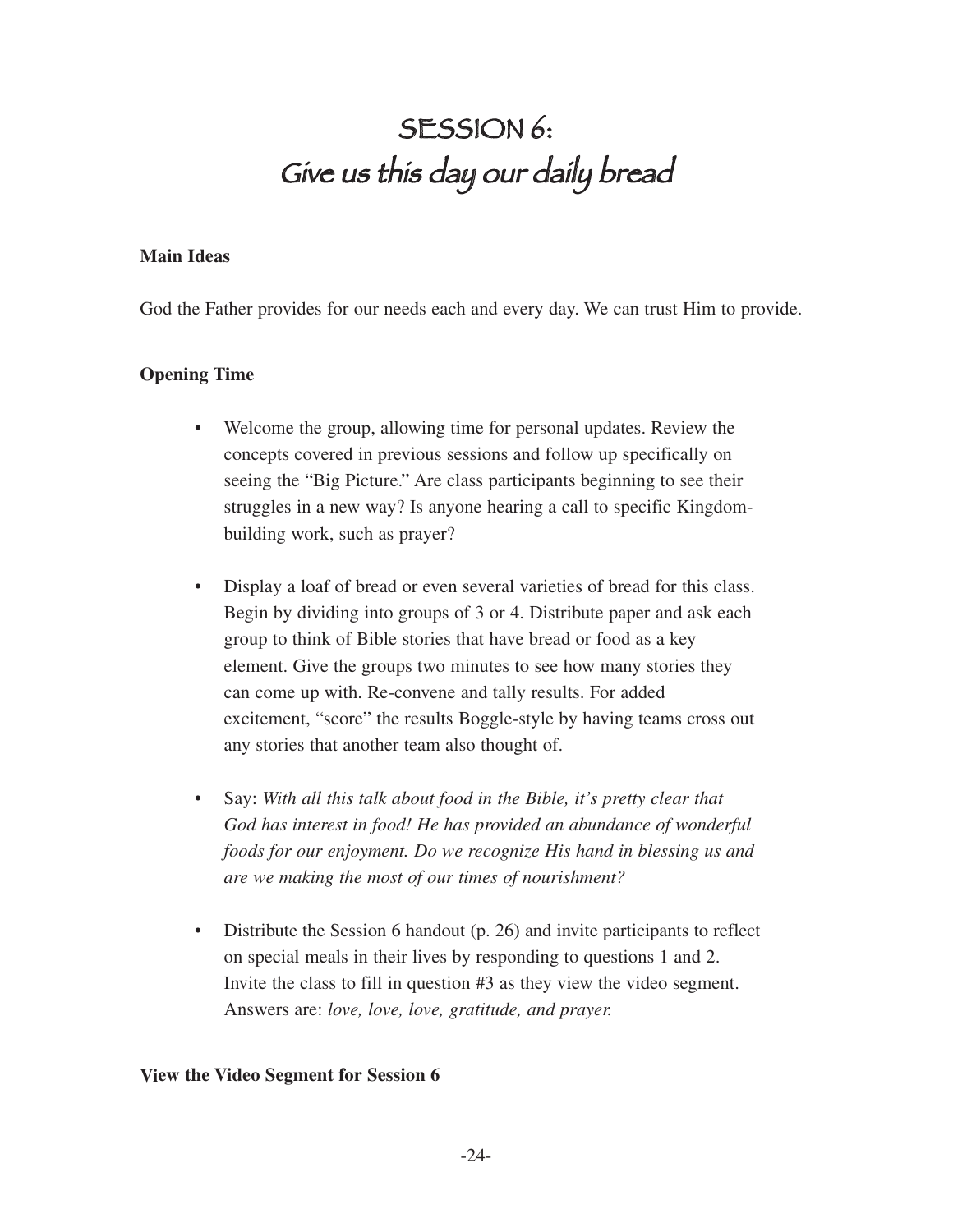- The request for daily bread is the first personal request of the prayer. What other needs could "bread" represent? (courage, peace, strength, hope, direction, etc.) Why do you think Jesus chose to use the word "bread" here, instead of the word "needs"? How about the word "daily"? What does it add to this phrase?
- What do you make of the idea that this request is stated more as an instruction than as a request?
- Take an honest look at the types of foods you eat. What would it take for you to see healthy foods as an intricate part of your medicine, provided and prescribed by your loving Father?
- Would you describe yourself as a worrier? What do you tend to worry over? Read Philippians 4:19 and discuss how you can begin to trust God with all your needs.
- If your health struggles have made you more dependent on others, have you been able to recognize this assistance as an extension of God's gift to you? What struggles have you had in allowing others to serve you?
- For some, the challenge of living with illness heightens an awareness of those whose needs are even greater, whether physically, emotionally, or spiritually. Consider how you could help further God's Kingdom by sharing "bread" with others.

#### **Group Closing**

Point out the *To do this week* challenge at the bottom of the session handout. Encourage the class to continue with daily prayer. Say: *We will again close with The Lord's Prayer, but only up to what we have studied.* Pray each phrase aloud, pausing after each one and ending with "Give us this day our daily bread."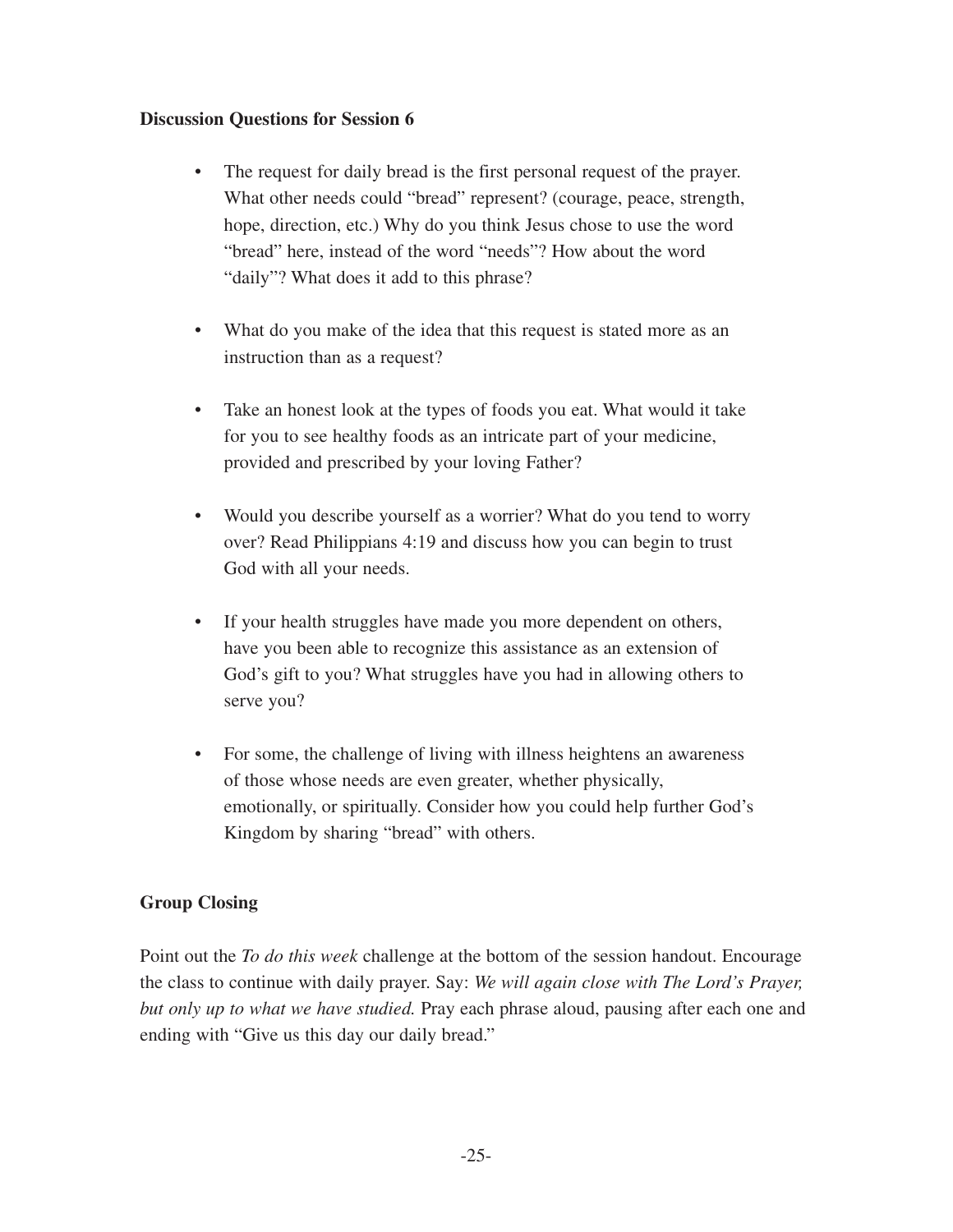### Reflections on The Lord's Prayer Session 6 Handout

- 1. What are some of the more significant meals you share with those you love in a given year?
- 2. What makes these meals special and memorable?
- 3. As you watch the video, listen as Ken describes praying over our food. Fill in the blanks of the following:

When our food, our daily bread is prepared in \_\_\_\_\_\_\_, served in \_\_\_\_\_\_\_, shared in creatived in the from God and blessed in before we consume it, it truly nourishes us in a different way.

**To do this week:** Continue the discipline of daily prayer. Begin each prayer session by praying The Lord's Prayer. Then thank God for the many ways He has provided for your needs, whether it be physically, emotionally, or spiritually. Be intentional about praying over the food you receive from God and ask Him where you might make better choices to nourish your body. Consider how can you help further God's Kingdom by sharing "bread" with those in need of food, comfort, peace, etc.

"I stand at the door and knock. If anyone hears my voice and opens the door, I will come in and eat with him, and he with me." Revelations 3:20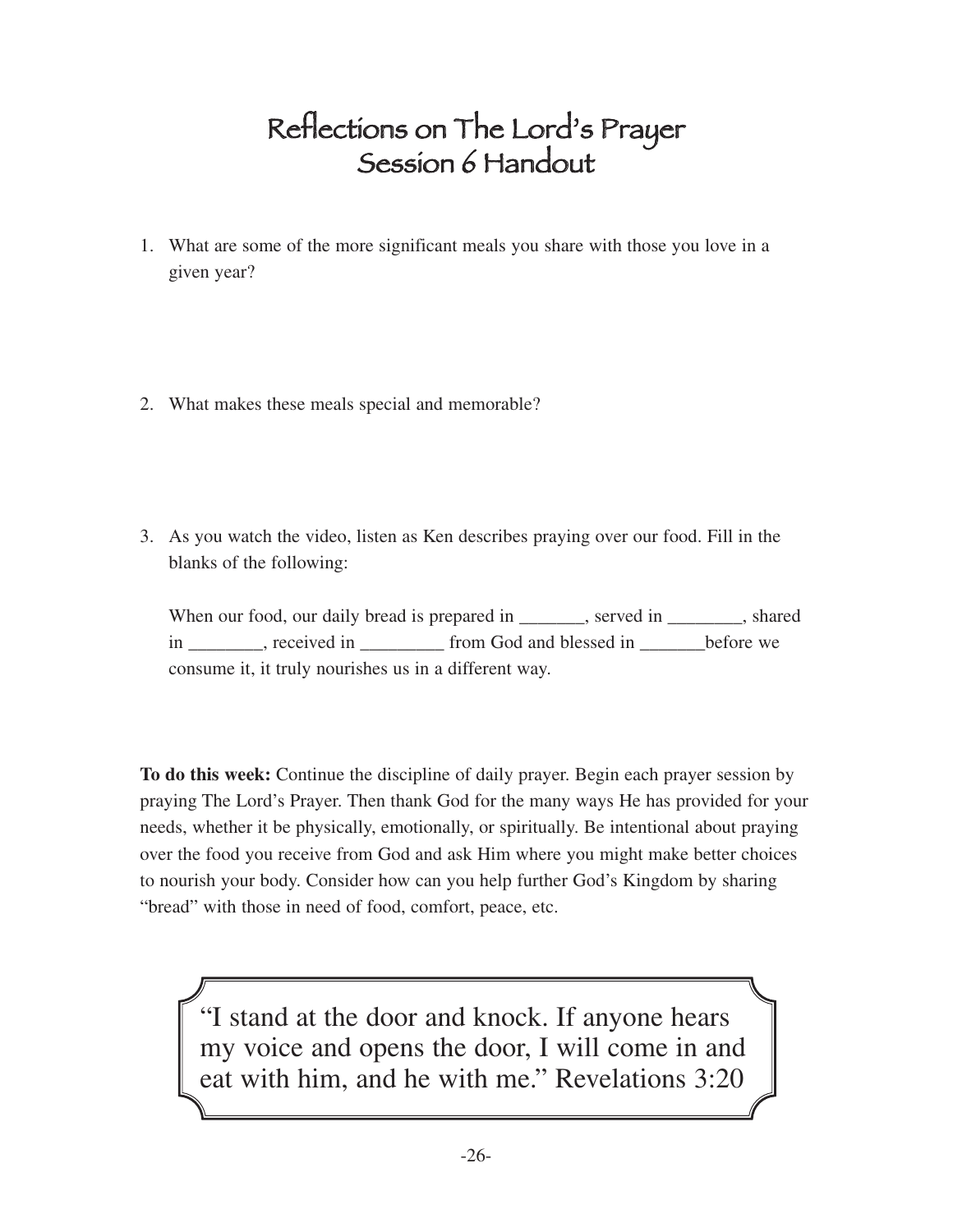### SESSION 7: Forgive us our sins, as we forgive those who sin against us

#### **Main Ideas**

Forgiveness is healing for both the receiver and the giver. It is also a pre-requisite for spiritual forgiveness.

#### **Opening Time**

- Welcome the group, allowing time for personal updates. Review the concepts covered in previous sessions and follow up on how God provided for needs this week, while reviewing the wider meaning of "daily bread."
- As a group, brainstorm some of the most famous walls in the world. Begin with the Great Wall of China and then let the group come up with a few more. (Also, the wailing wall in Jerusalem, the Berlin Wall, the Walls around Jericho)
- Ask: *What was the reason for the building of these walls?* Many of these walls were built in response to a conflict or a perceived threat. The wall keeps some people in, while keeping others out. It is a harsh reminder that there is an "us" and a "them." *Did the walls we've listed accomplish the intended goal?*
- Ask: What similarities do you find between lack of forgiveness in our heart and a physical wall between people?
- Distribute the Session 7 handout (p. 29) and invite the class to respond in writing to questions 1 and 2. Introduce the video segment and invite the class to consider people they could pray for, in regard to forgiveness or hurtful situations, as suggested in question 3.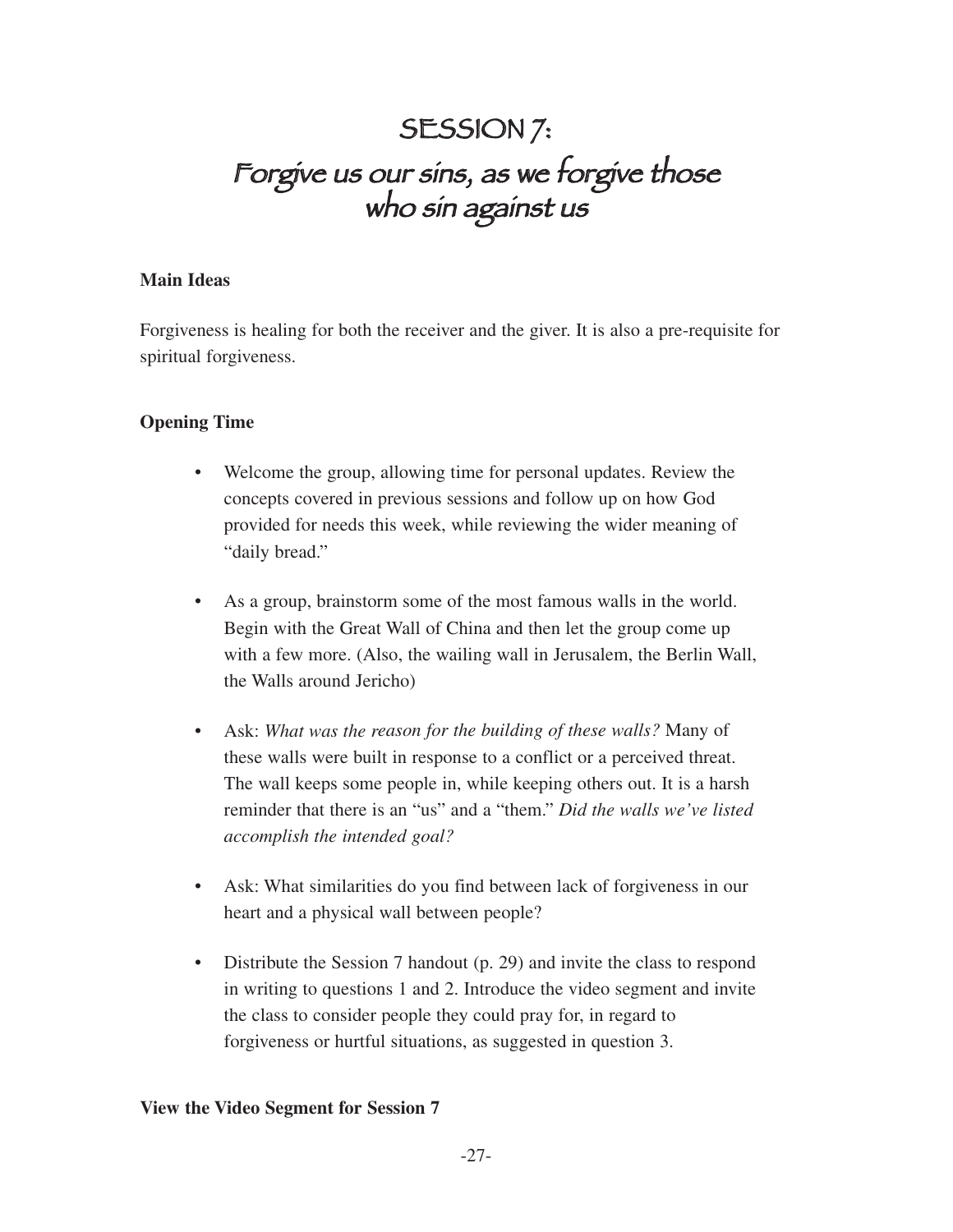- Consider the proverb, *If you devote your life to seeking revenge, then first of all dig two graves.* How does a lack of forgiveness affect both parties?
- Have you experienced physical symptoms due to a lack of forgiveness? How has forgiveness or lack of forgiveness affected your spiritual walk?
- Can forgiveness and justice work together in a given situation? How?
- This is the only phrase of the prayer that Jesus directly explains (see Matthew 6:13). What is the relationship between our forgiveness of others and God's forgiveness of us? Does this link frighten or comfort you?
- Consider Jesus' example of forgiveness. What strikes you as you think of His words of forgiveness, even as He endured the horror and injustice of the cross?
- Is there anyone you need to forgive who you cannot go to, such as a deceased parent? Can you still forgive them? Is there someone you need to forgive and pray for, as Ken suggested?
- Sometimes the hardest person to forgive is our self. God promises to forgive us our sins, yet we so often languish in guilt and shame. Why is confession to God important? Given that He already knows our sins, why is it so difficult? When you truly accept His forgiveness, what walls do you begin to tear down?

#### **Group Closing**

Point out the *To do this week* challenge at the bottom of the session handout. Encourage the class to continue with daily prayer. Point out that the times in daily prayer can become longer, if we are willing. Close the session with The Lord's Prayer, pausing after each phrase and ending with today's portion.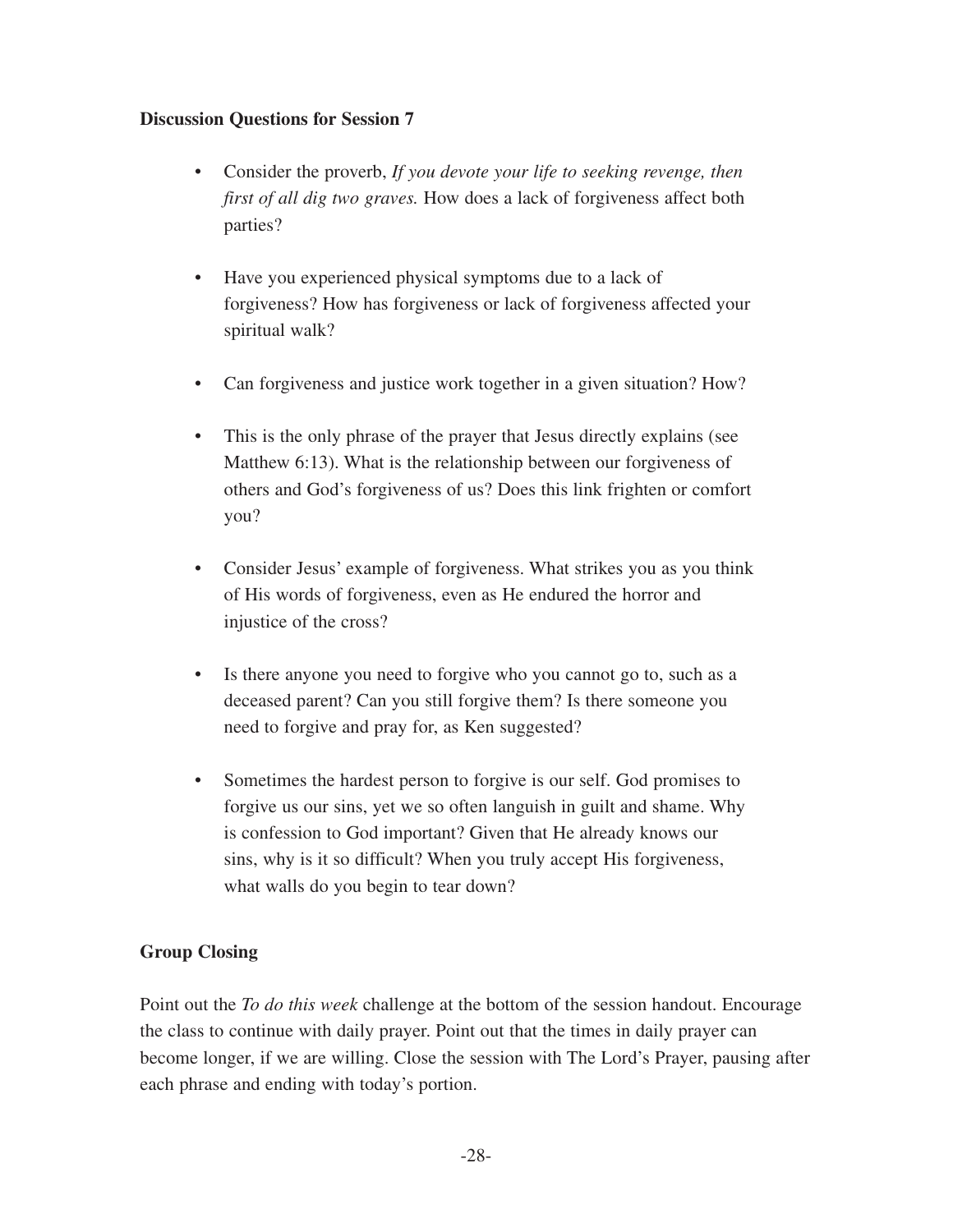### Reflections on The Lord's Prayer Session 7 Handout

- 1. Describe one or more relationships in your life that have been marked with lack of forgiveness.
- 2. If unforgiveness is like a wall, describe the wall that exists in one of your relationships. Would you say it is like a brick wall, a glass wall, an electric fence, or some other type of wall? Why?
- 3. As you watch the video segment, use the following space to begin a list of situations you could pray for regarding personal hurt or struggle:

**To do this week:** Continue the discipline of daily prayer, but plan for longer prayer sessions. Begin each prayer session by praying The Lord's Prayer. Then proceed to a time of praising God. After this, move into a time of confession. Talk to God about those things you need to be forgiven of. Remember, you aren't surprising Him, you're simply recognizing your need of forgiveness and accepting that forgiveness. Then ask God to help you forgive others as needed. Pray a blessing on those who have offended or hurt you. Finally, bring to God the various other concerns that are on your heart this week.

> "For if you forgive men when they sin against you, your Heavenly Father will also forgive you." Matthew 6:14.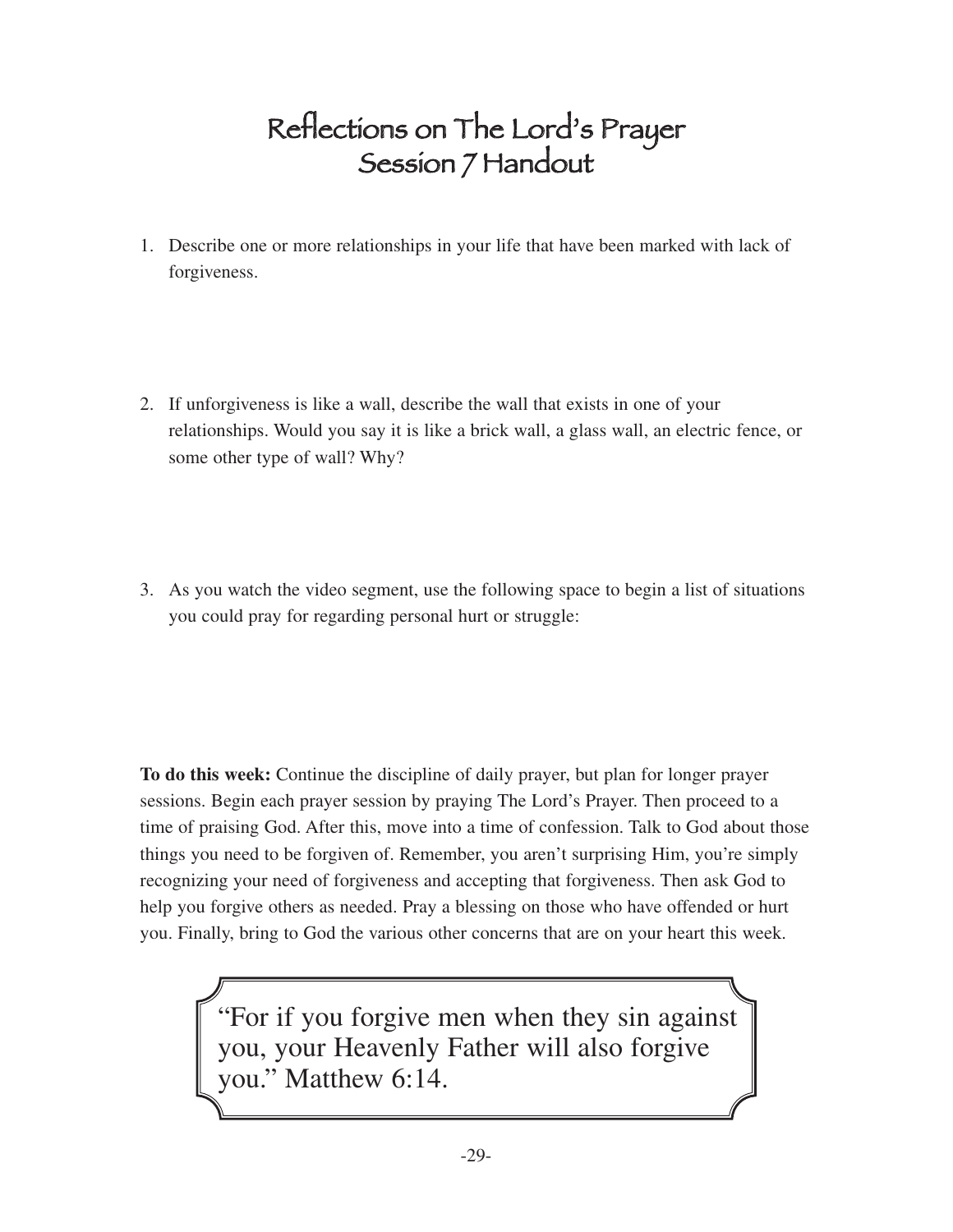### SESSION 8:

### Lead us not into temptation, but deliver us from evil

#### **Main Ideas**

God leads us and considers our needs. He is with us, even in our most difficult trials.

#### **Opening Time**

- Welcome the group, allowing time for personal updates. Review the concepts covered in previous sessions, paying particular attention to the suggestion to spend additional time in prayer over the last week. Are group members seeing their faith and relationship with God increasing as they diligently spend time in prayer?
- Display a pitcher of water that you've drawn from a water fountain or kitchen sink, along with some paper cups. Explain where the water came from and proceed to pour a cup of water and try to sell it to the highest bidder. What is this cup of water worth to your class?
- Now imagine that you are a group of desert-worn travelers. You've been journeying for days, don't know how far you have to go, and your water ran out yesterday. How will the price for a cup of tap water change now? Suddenly this ordinary water takes on new importance and significance.
- Say: *Today we will look at "desert times." These are times when our faith is tested and stretched. Times when God can seem very distant or extra close, and our response can make all the difference.*
- Distribute the Session 8 handout (p. 32) and have participants respond to the first two questions. Your group should be comfortable enough by this point for some to share their desert experiences out loud. Point out question 3 for during the video.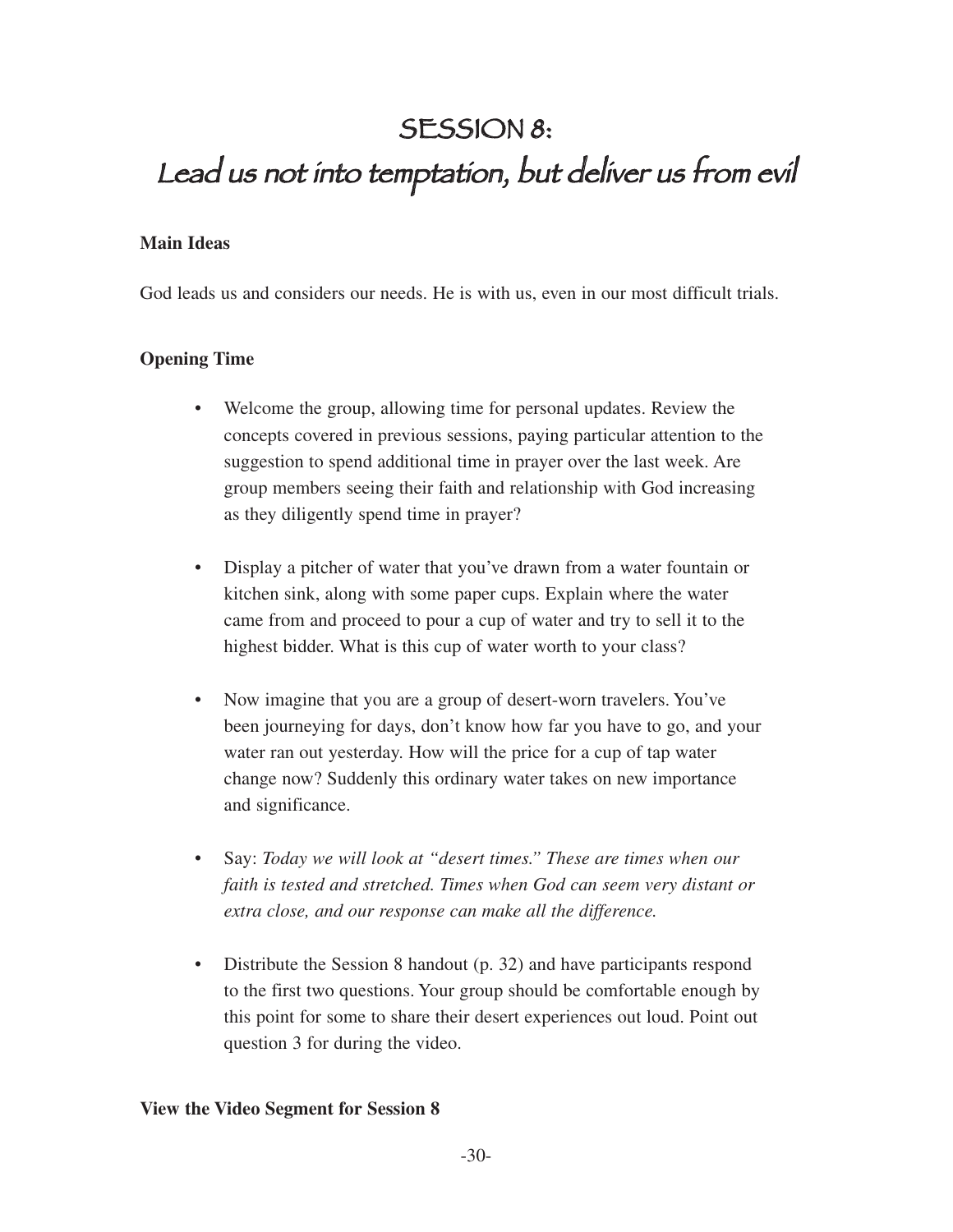- How are the words "temptation" and "trial" related in regard to this phrase in the prayer? What different connotations do these two words bring?
- How did Ken describe his desert experiences?
- One thing Ken points out about the desert is that it is a place where all pretenses can be abandoned. No need for phoniness or need to impress. How do the words in this phrase recognize our human vulnerability and show our need for a loving Father to lead us?
- Consider the temptations we are prone to. For those mired in illness, there can be frustration, despair, self-pity, bitterness or anger. How can these trials bring you opportunities for special nourishment and even growth?
- Discuss specific trials or temptations you've had lately.
- How do Jesus' personal experiences with temptation bring comfort? Can we have victory over temptation as He did? What can we learn from His example?
- Surely desert experiences will continue to come into all of our lives periodically. These can be times of greater joy and communion with the Father. But, is it possible to tap into this gift of refreshment even when we are not facing a trial or temptation? How?

#### **Group Closing**

Point out the *To do this week* challenge at the bottom of the session handout. Encourage the class to continue with daily prayer, building on the positives they are experiencing as their relationship with the Lord deepens. Close the class by praying The Lord's Prayer out loud, with a short pause after each phrase that has been studied so far.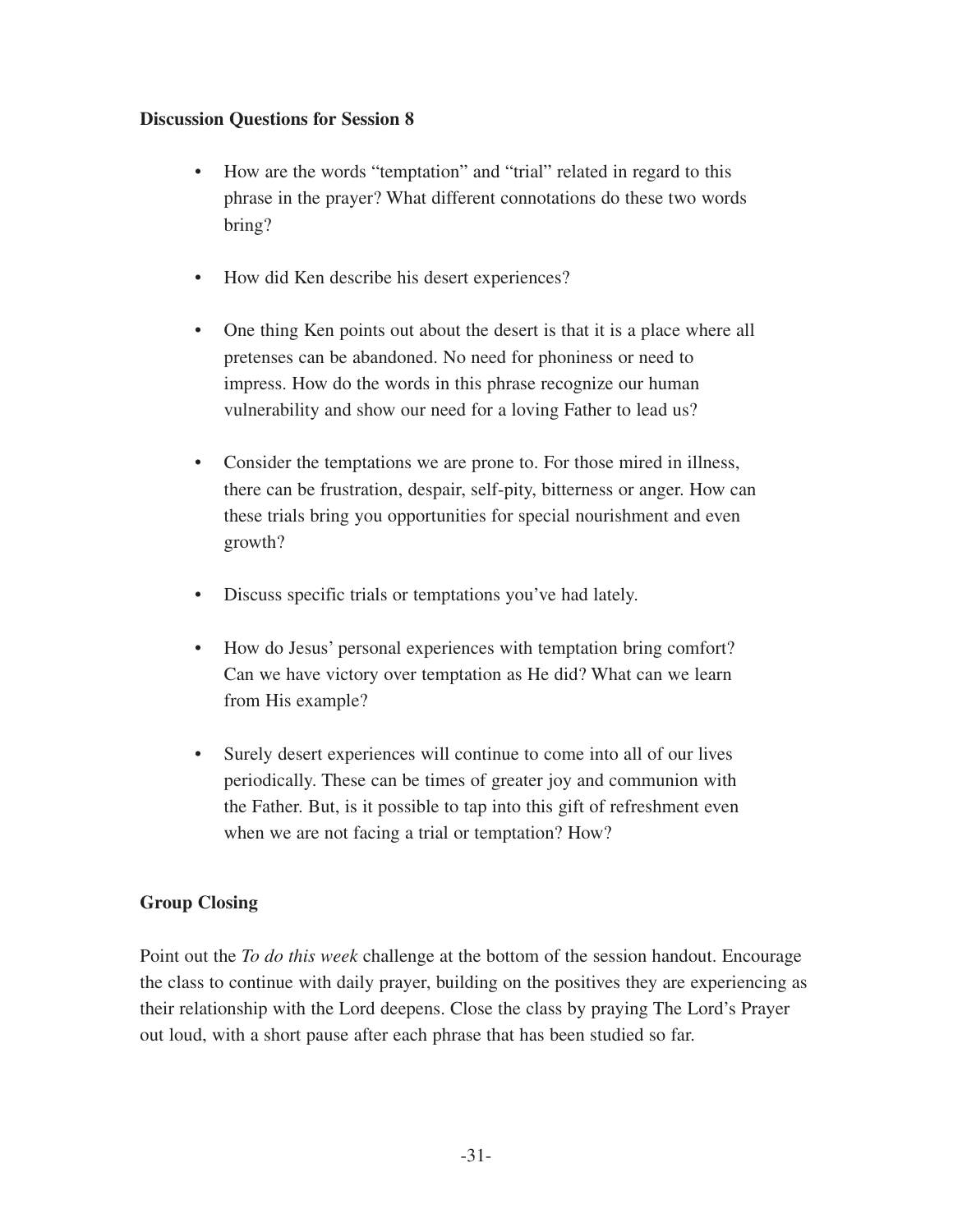### Reflections on The Lord's Prayer Session 8 Handout

- 1. From what you know of deserts, what words would you use to describe them?
- 2. Can you think of a time when you felt that you were walking through an emotional or spiritual desert?
- 3. As you watch the video, fill in the following:

Another word for *temptation* is \_

\_\_\_\_\_\_\_\_\_\_\_\_\_\_\_\_\_\_\_\_\_\_\_\_\_\_\_\_\_\_\_\_\_\_\_\_\_\_\_\_\_\_\_\_\_\_\_\_\_\_\_\_\_\_\_\_\_\_\_\_\_\_\_\_\_\_\_\_\_\_\_\_\_\_

Some words Ken uses to describe the desert:

**To do this week:** Continue the discipline of daily prayer. Begin each prayer session by praying The Lord's Prayer. Include the various elements of prayer that have been studied: praise, seeking direction, confession, forgiveness, and petition for your needs and the needs of others. Take time to recognize God as the one who wants to lead you through your trials. Give Him permission to do so, and ask for streams of water to refresh your spirit.

> "Let us then approach the throne of grace with confidence, so that we may receive mercy to help us in our time of need." Hebrews 4:16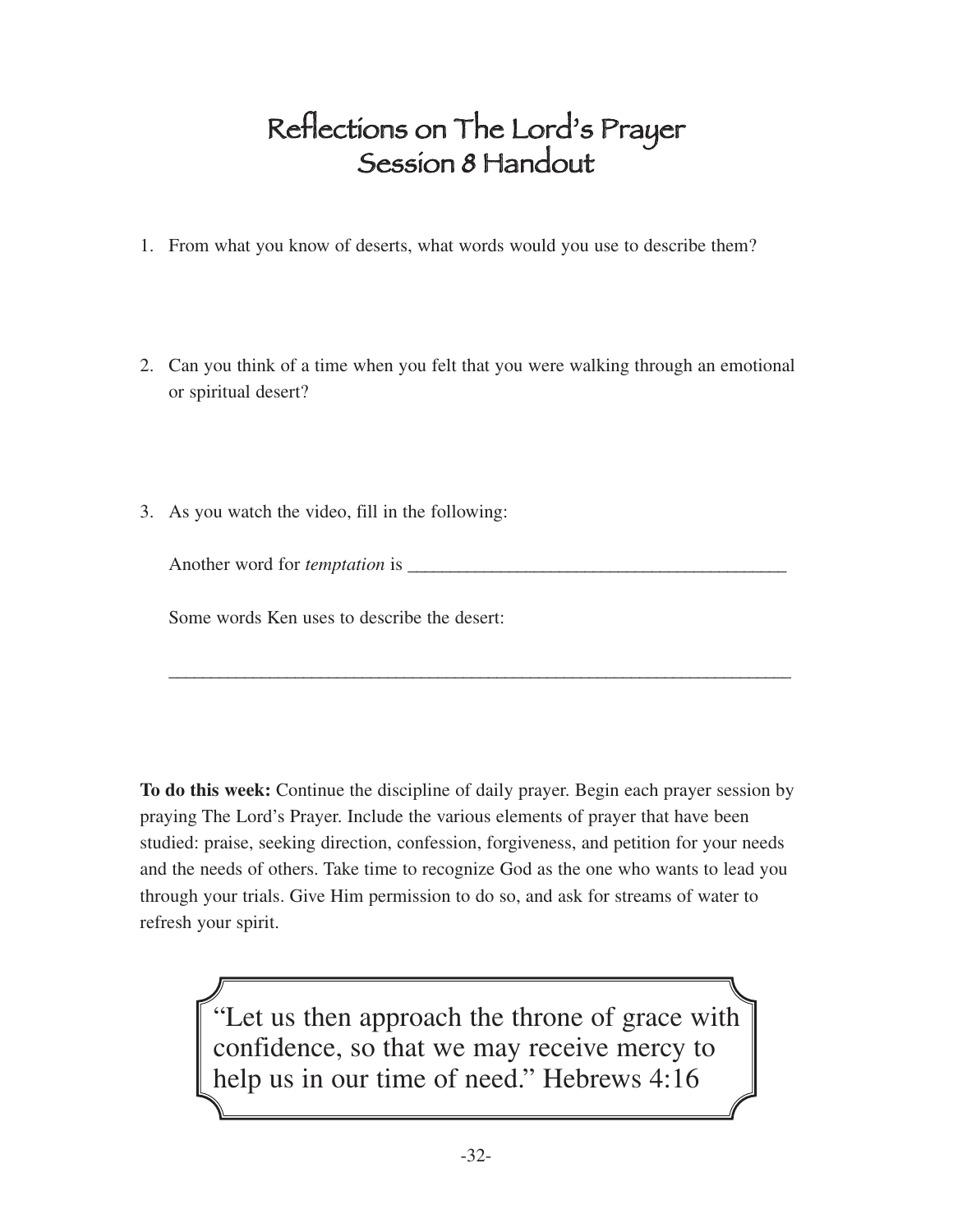### SESSION 9: For Yours is the Kingdom, and the power, and the glory forever and ever

#### **Main Ideas**

God is ruler over a magnificent Kingdom that will never end and we are co-heirs of this Kingdom!

#### **Opening Time**

- Welcome the group, allowing time for personal updates. Review the concepts covered in previous sessions and ask if members are beginning to see God through their trials. Encourage ongoing efforts to meet with God daily in prayer.
- Begin by coming up with a group definition of the word "kingdom." Then think of a few specific earthly kingdoms. NOTE: stretch the group by considering not only nations, but also work places, families, neighborhoods, etc.
- Ask: *What is the greatest earthly kingdom at this time? What makes it a great kingdom? How long do you think this kingdom will last? Hitler predicted his "Third Reich" would rule for 1,000 years. How long did it last?*
- Distribute the Session 9 handout (p. 35) and invite participants to reflect on questions 1 and 2. Question 3 may be used now or after the video segment. Answers are: *Kingdom, Power, Glory.*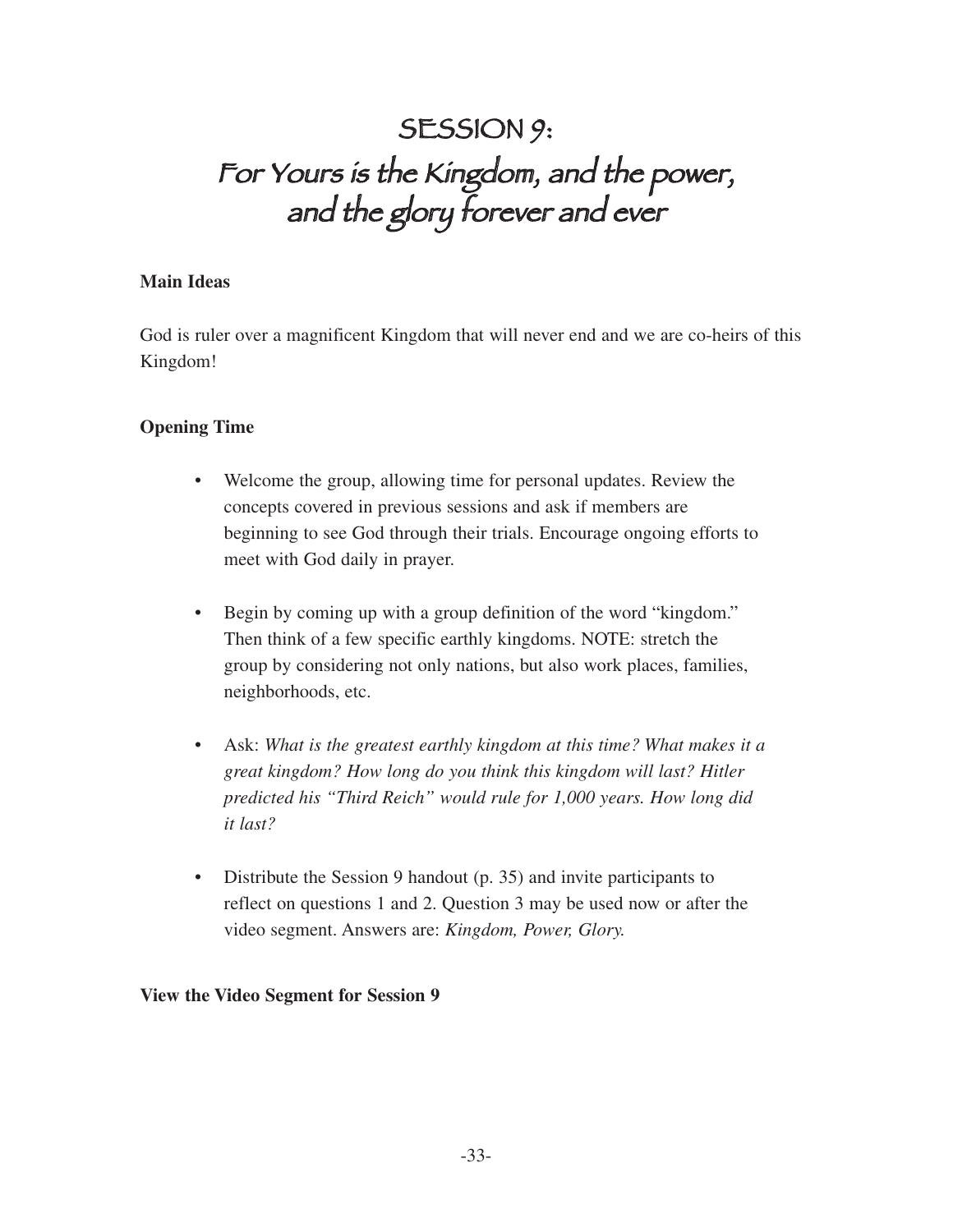- Describe God's Kingdom in your own words. How does His Kingdom compare to the greatest earthly kingdoms?
- Ken points out that this phrase may have been added by scribes. Why might they have done that? What does this phrase add to the prayer? How would its absence change the climax of the prayer?
- What does this phrase suggest about those who may take pride in their powerful roles on earth?
- Do you tend to view others in terms of their "net worth"? How does the recognition of God's supremacy affirm our worth, regardless of our earthly possessions?
- Those of the Catholic faith do not typically include this phrase of the prayer, while Protestants typically do. What common ground does Ken point out between these two main viewpoints?
- God has named you an heir to His Kingdom, an indescribably glorious Kingdom that will never end! As His child, you are promised riches worth far more than those of the wealthiest family you can imagine! With that promise in mind, how are your current struggles changed?

#### **Group Closing**

Point out the *To do this week* challenge at the bottom of the session handout. Encourage the class to continue with daily prayer. Say: *We will again close with The Lord's Prayer, and this time we will pray the entire prayer! Take time to intentionally ponder each phrase as I slowly pray the prayer.* Invite the group to pray with you. Pray each phrase aloud, ending with "Amen."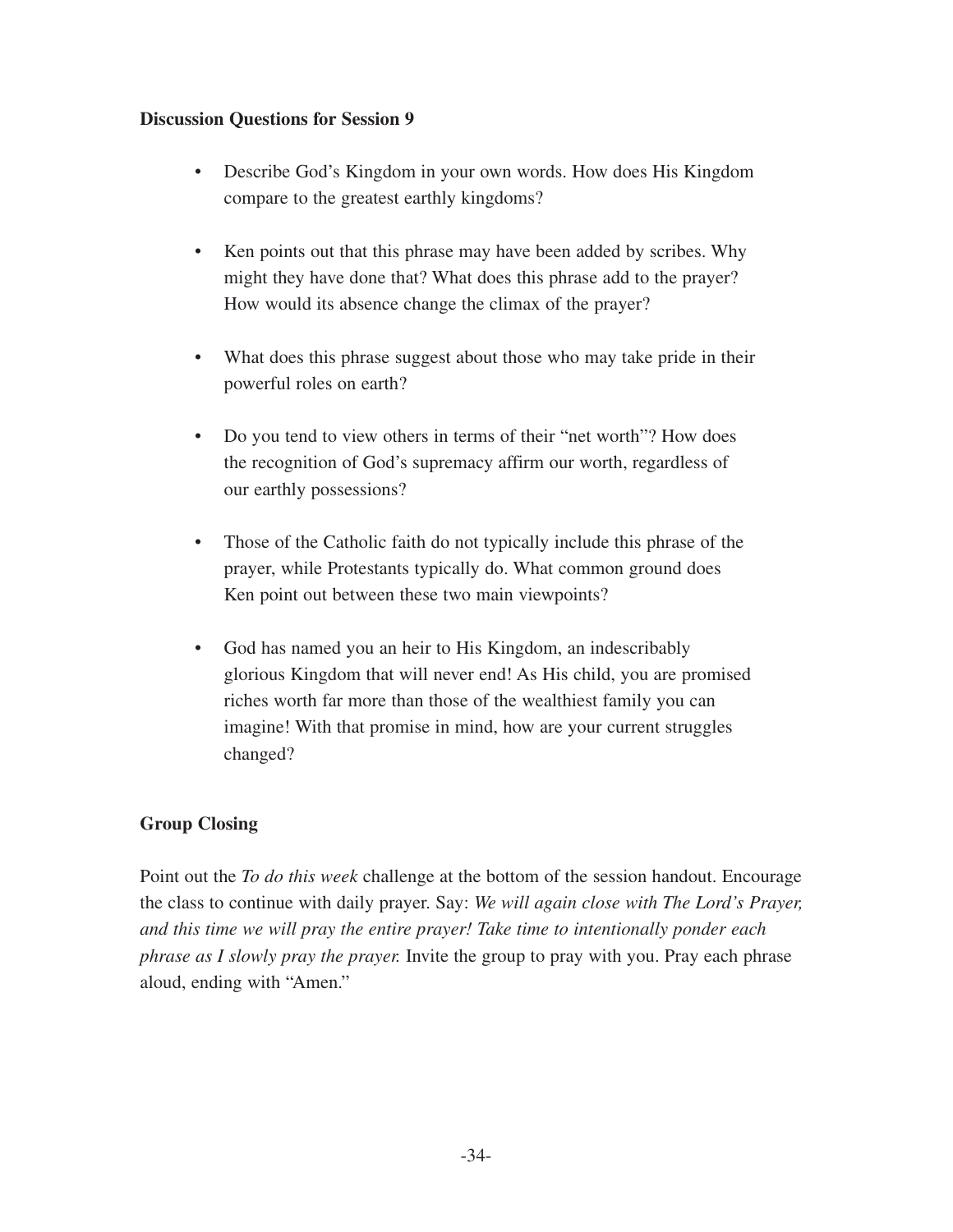### Reflections on The Lord's Prayer Session 9 Handout

- 1. In thinking of the many different types of "kingdoms" on earth (family, community, workplace, church, organizations, etc), list several specific earthly "kingdoms" you personally belong to:
- 2. Who built these "kingdoms"? Realistically, how long do you expect them to last? What is your role in them?
- 3. As you watch the video segment, look for the three things that belong to God the Father:

God owns the

He has all the  $\qquad$ 

He deserves all the

**To do this week:** Continue the discipline of daily prayer, begun 8 weeks ago. Begin each prayer session by praying The Lord's Prayer, deliberately focusing on each phrase. Move into a time of praying in the various ways you have practiced over recent weeks. Include a recognition of God as the ruler of His Kingdom. Ask Him to help you live as a member of His Kingdom, an heir to great riches!

"Has not God chosen those who are poor in the eyes of the world to be rich in faith and to inherit the kingdom He promised those who love Him?" James 2:5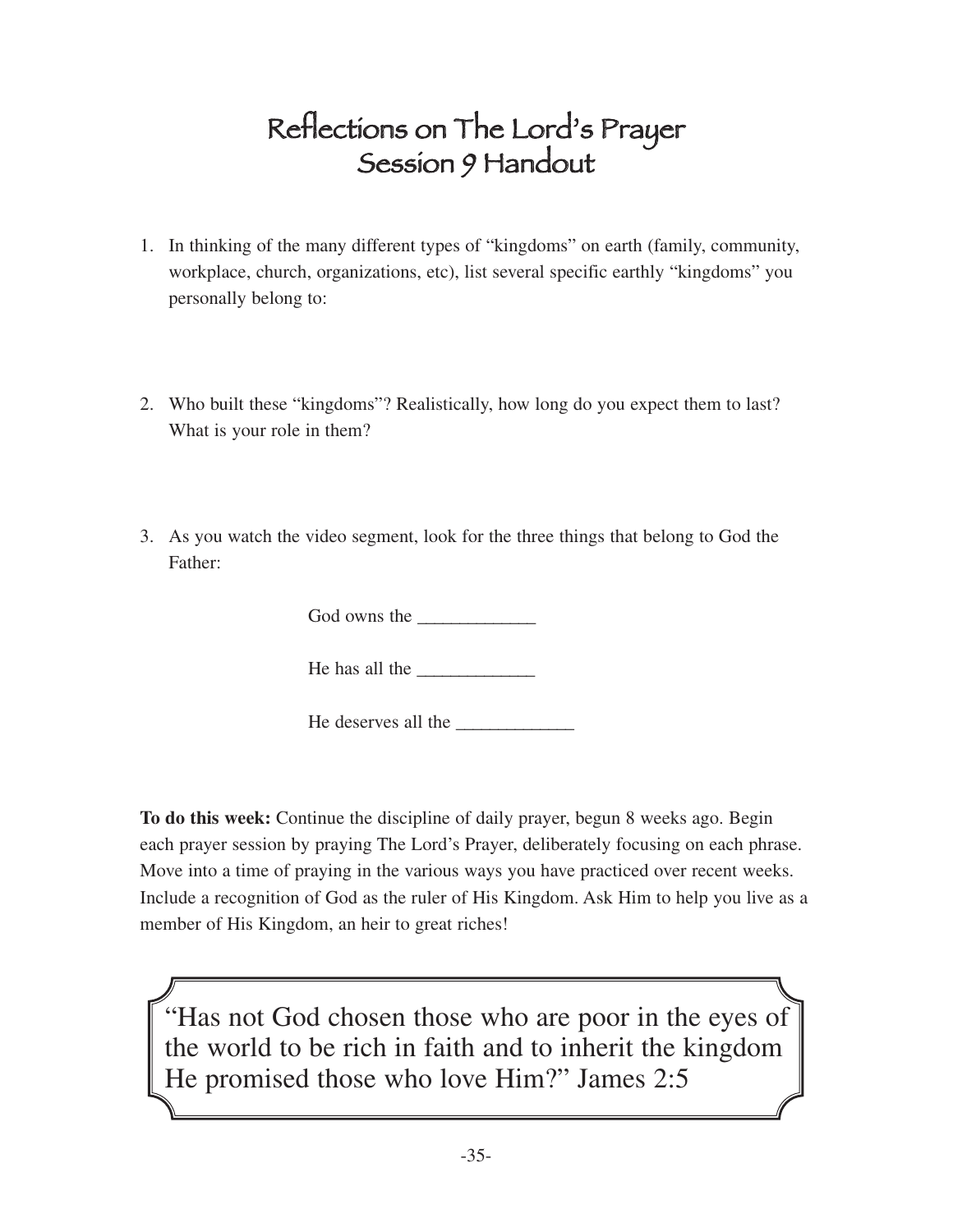# SESSION 10: <sup>A</sup> Prayer for All Time

#### **Main Ideas**

The Lord's Prayer has stood the test of time. It is for all people in all places at all times.

#### **Opening Time**

- Welcome the group, allowing time for personal updates. Ask participants to share if there is one or more key concepts that have been particularly meaningful to them as they've worked through these reflections.
- Ask: *Think back to your childhood. Was The Lord's Prayer used in your home or church? How?*
- Say: *Christian denominations vary in almost every area imaginable from theology to music style to the proper color for sanctuary carpet. Yet The Lord's Prayer is one thing that can bring Christians of all denominations together. How can this be?*
- Distribute the Session 10 handout (p. 38) and spend some time discussing questions 1 and 2. Explore how participants' understanding of prayer has evolved and how their own prayer lives have grown.
- Introduce the video, pointing out question 3 in the session handout, to be filled in while watching. Answer is: A brief summary of the whole Gospel.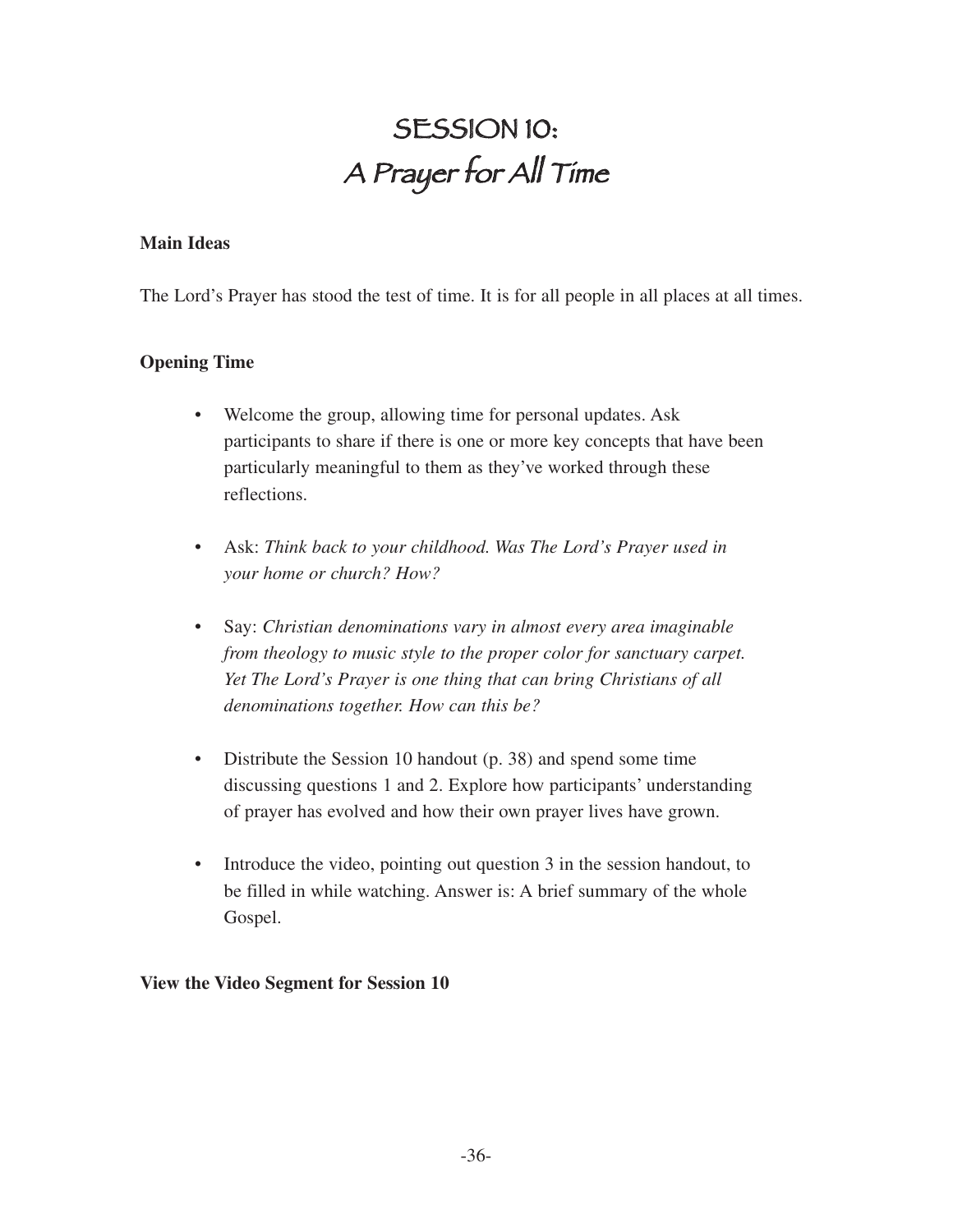- What did you hear in today's presentation that was new to you regarding the use of The Lord's Prayer throughout history? Does the prayer's timeless nature affect your use of it?
- What difference does it make to know that through this prayer you can connect to people of different times, places, and cultures?
- What are some circumstances when you would use The Lord's Prayer word for word?
- How and when might you use it more as a model of prayer?
- When we began this series some weeks ago, we anticipated the unfolding of a story. Ken suggested that through this story, we would go on a journey and might meet a stranger who is seeking us. Has this goal been met for you?
- How has this series changed your prayer life? What new insights have you had in terms of your health struggles?
- Do you have someone to walk the road of faith with you? Someone to pray with you and for you? If not, can this group become an ongoing support for those who are interested?

#### **Group Closing**

Encourage the class to continue with daily prayer, as they go forward from today. Close one last time with The Lord's Prayer, but today invite the group to speak the prayer slowly, deliberately together. Say: *Today we will pray The Lord's Prayer together out loud, as a reminder that we are one in Christ and we need each other to help us through.*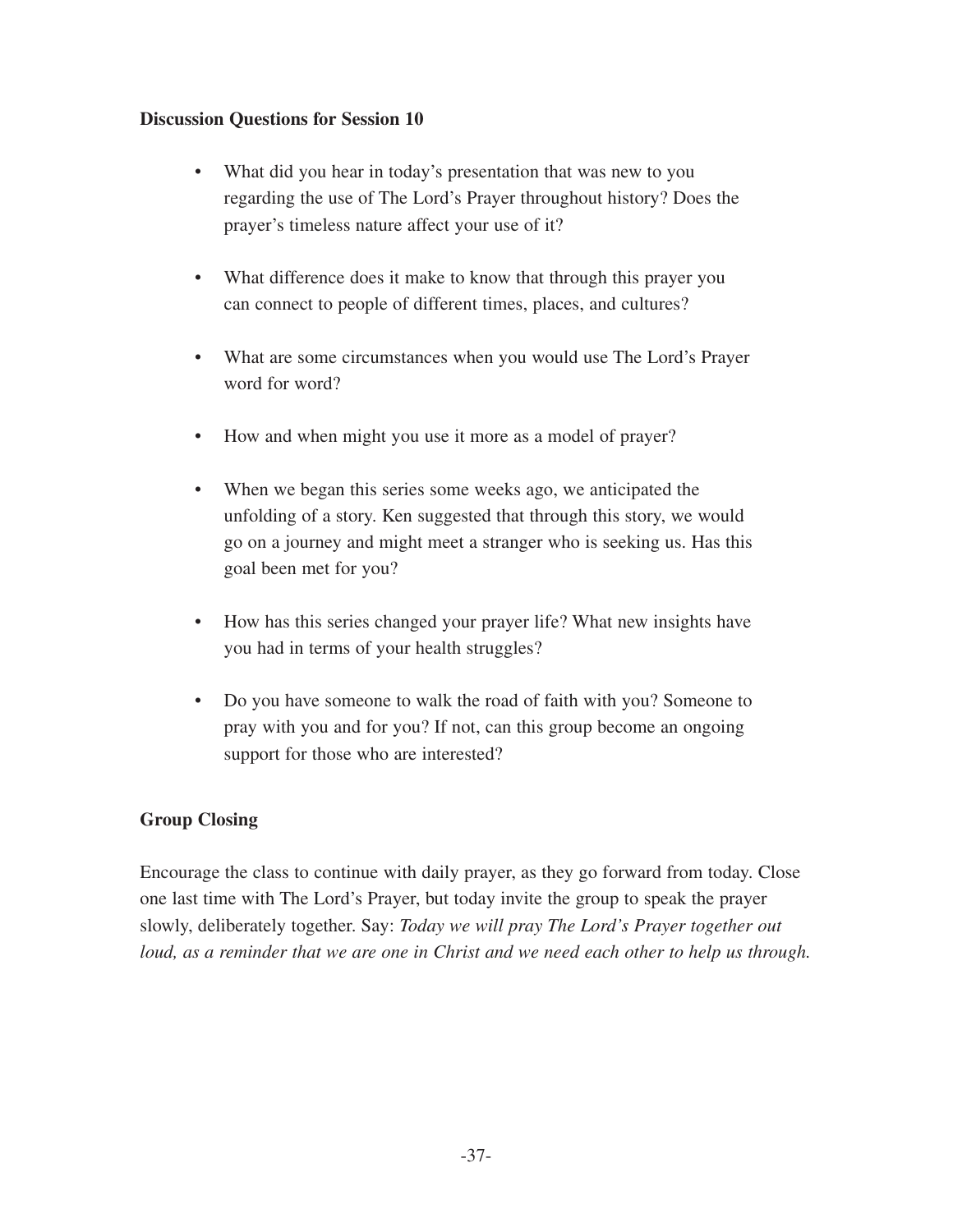### Reflections on The Lord's Prayer Session 10 Handout

- 1. Look back at your response to question 1, from the Session 1 Handout. Having studied The Lord's Prayer in more depth and having participated in daily prayer, take time to write a new response to the question: What is the purpose of prayer?
- 2. Also in session 1, you took time to consider what types of things you tend to pray about. Look back at what you wrote at that time. How has your prayer life changed over the course of recent weeks?
- 3. As you watch the video, see if you can fill in the following:

The church father Tertullian described The Lord's Prayer as "\_\_\_\_\_ \_\_\_\_\_\_\_\_\_\_\_\_\_\_

\_\_\_\_\_\_\_\_\_\_\_\_\_\_ \_\_\_\_\_\_\_ \_\_\_\_\_\_\_\_ \_\_\_\_\_\_\_\_\_\_\_\_\_ \_\_\_\_\_\_\_\_\_\_\_\_\_."

**To do this week:** Studies show it takes thirty days to build a new habit. Over recent weeks, you have built and developed a wonderful habit of daily prayer. As you go from this class, commit to keeping time in prayer as a high priority. Use The Lord's Prayer intentionally, both in repetition and as a model or tool to guide your prayers.

"Let us hold unswervingly to the hope we profess, for He who promised is faithful." Hebrews 10:23.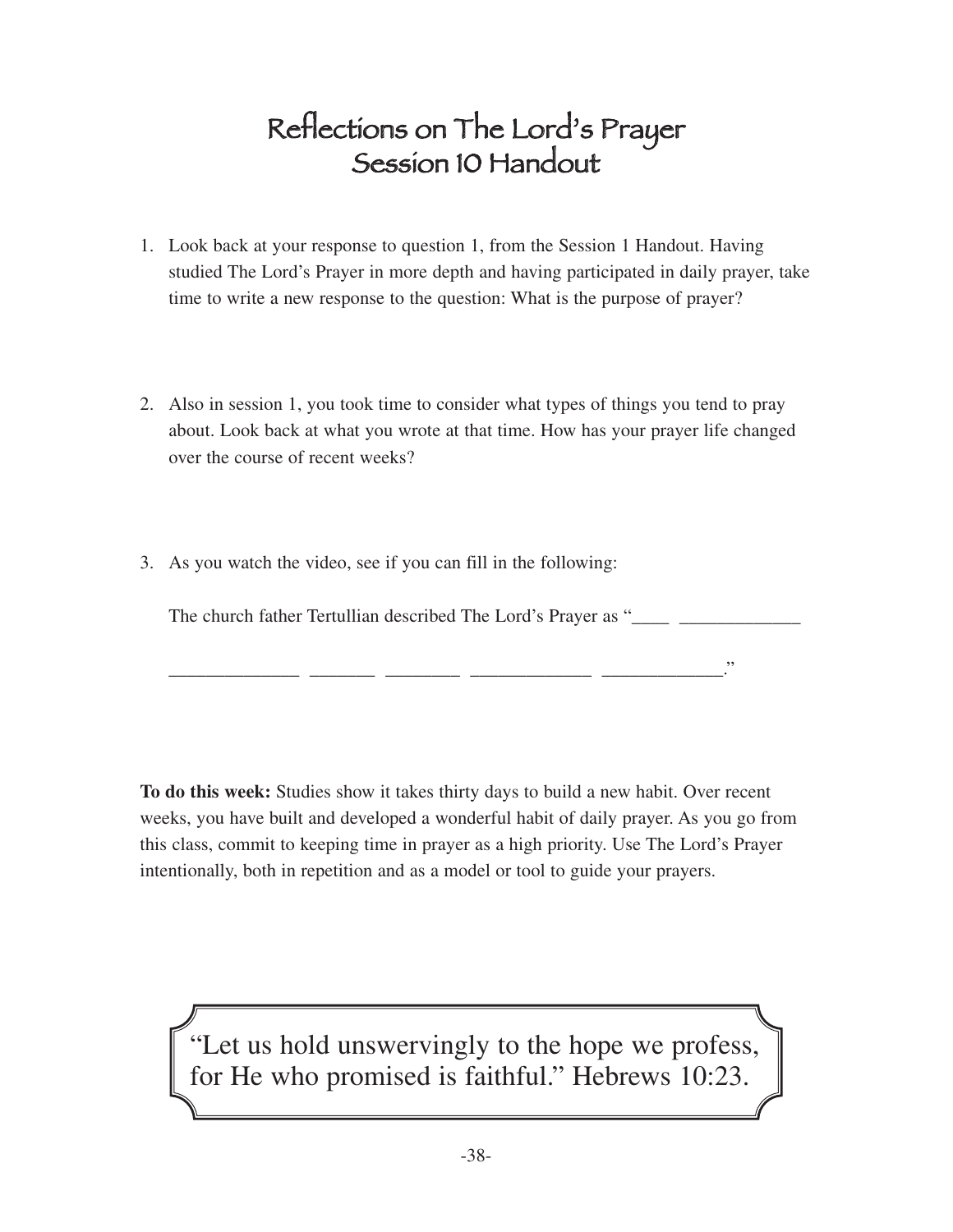### APPENDIX A: The Seven Wonders of the World (for use in session #5)

#### **The Seven Wonders of the Ancient World:**

- Great Pyramid of Giza
- Hanging Gardens of Babylon
- Statue of Zeus at Olympia
- Temple of Artemis at Ephesus
- Mausoleum of Maussollos at Halicarnassus
- Colossus of Rhodes
- Lighthouse of Alexandria

#### **The Seven Wonders of the Medieval World:**

- Stonehenge
- Colosseum
- Catacombs of Kom el Shoqafa
- Great Wall of China
- Porcelain Tower of Nanjing
- Hagia Sophia
- Leaning Tower of Pisa

Note: Taj Mahal, Cairo Citadel, Ely Cathedral, and Cluny Abbey are sometimes included.

#### **Modern Seven Wonders lists may also include some of the following:**

- Channel Tunnel
- Canada's National Tower
- Empire State Building
- Golden Gate Bridge
- Itaipu Dam
- Delta Works
- Panama Canal
- Christ the Redeemer Church
- The internet